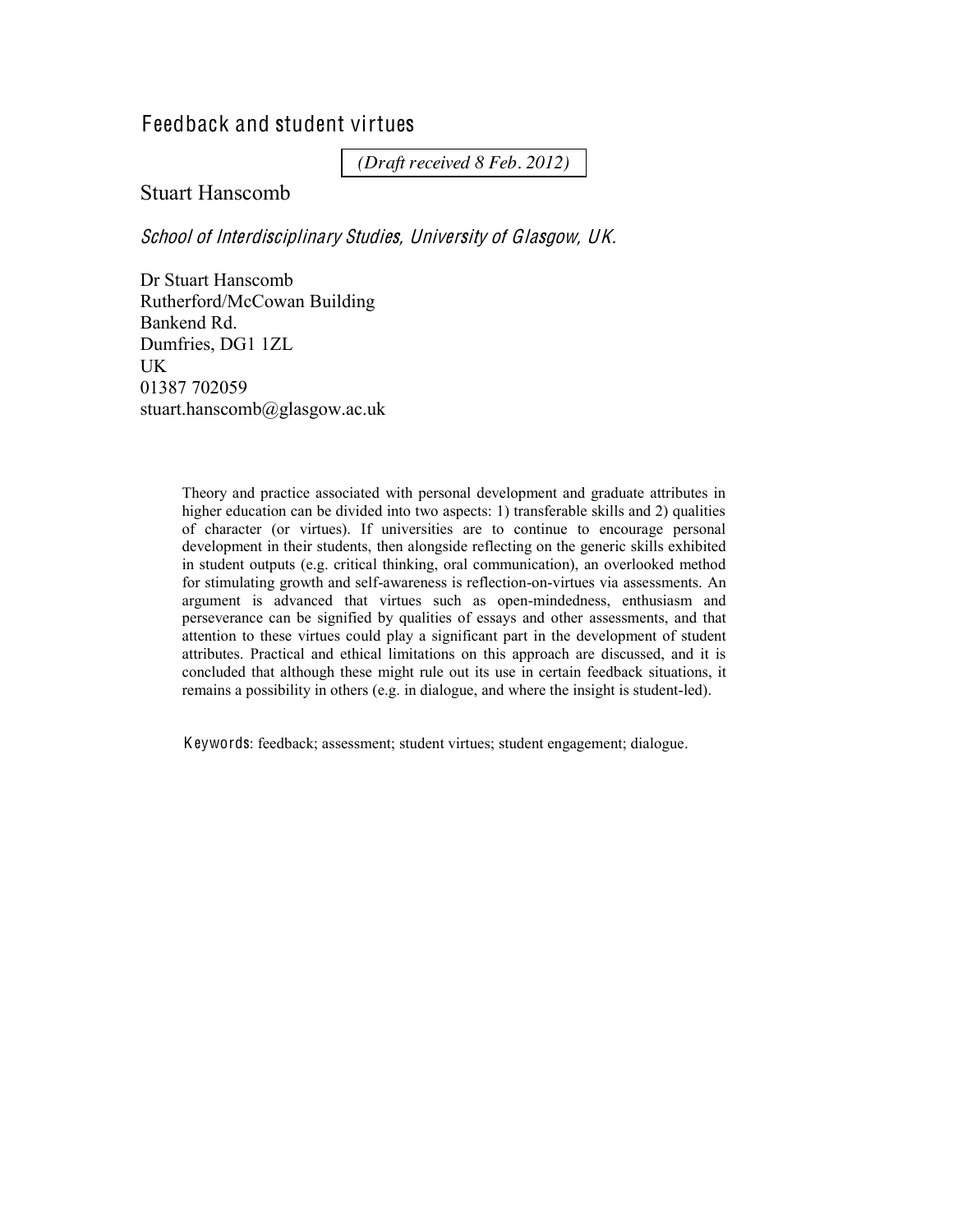# Feedback and student virtues

Stuart Hanscomb

### Introduction

Higher education teaching in the UK, other English speaking countries, and the European Union (e.g. NCIHE 1997, European Commission 2002, University of Sydney 2011) is increasingly required to understand its responsibilities to students as extending beyond academic development. Terms like 'graduate attributes' and 'student identity' typically refer to employment related skills, personal development and self-reflection. In the literature on higher education theory and practice two important themes that inform and respond to this trend are, firstly, criticisms of its instrumental nature (e.g. Blake et al 1998, Nussbaum 2010); and secondly, arguments and evidence which claims that a holistic view of the student should influence teaching practices, but which do not approach this in terms of a narrow economic framework (e.g. Rogers 1967, Barnett 1997, 2007, Brockbank and McGill 1998, Mann 2001, Beard et al 2005, Jarvis 2005, 2006, Shulman 2005, Case 2007, Hanscomb 2007, Ashworth and Greasley 2009, Bonnett 2009, Nussbaum 2010). This article is primarily (but not entirely) concerned with the latter topic. It hypothesises, in the first instance, a particular kind of correspondence between the qualities found in a student's work and the qualities found in the student as a person more roundly conceived (what is here being termed 'student virtues'). In the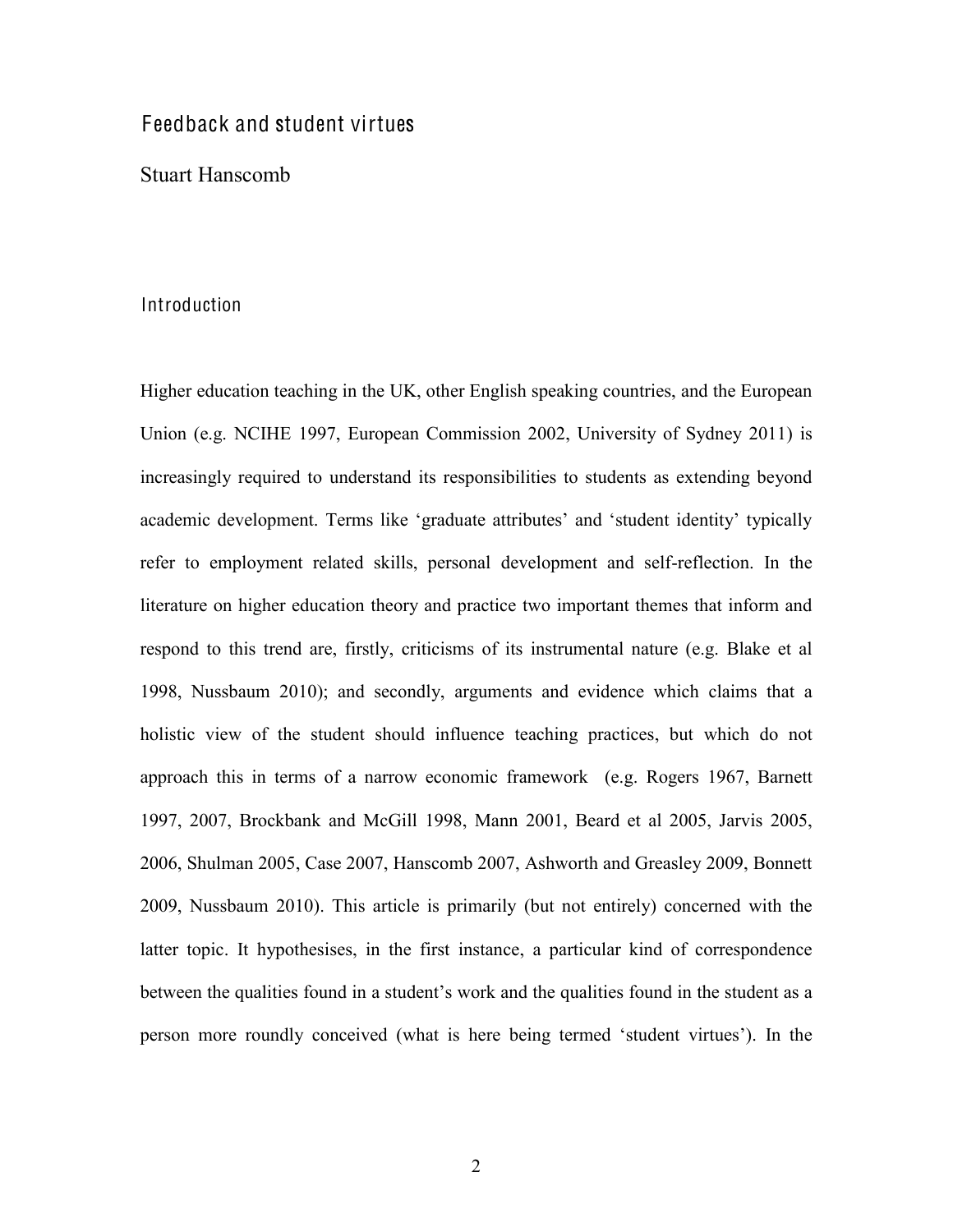second instance it offers some suggestions as to how this might be reflected in assessment and feedback practices.

Among the student (or 'graduate') attributes implicitly or explicitly promoted by many universities (e.g. University of Sydney 2011, University of Glasgow 2011), the relationship between skills such as 'effective communication' and 'critical thinking' and academic output is relatively uncontroversial and straightforward. These attributes can be mapped onto academic learning and performance, and duly reflected in assessment criteria, such that a student is able to articulate to (typically) an employer what they learned at university aside from subject-specific knowledge. The argument put forward in this article, however, is that academic outputs also have the potential to serve as indicators of attributes such as open-mindedness, flexibility, self-confidence and conscientiousness.

## Virtues and student attributes

In the descriptions and prescriptions associated with personal development, graduate attributes and graduate identity in higher education two, somewhat overlapping, subsets can be identified; on the one hand there are what might be called 'skills' (or 'performance' (Hinchliffe and Jolly 2011)), and on the other, what will be referred to here as 'virtues'. Skills are abilities - developed via academic work and extra-curricula activities - that are seen to be readily applicable to other practices, usually the workplace. Examples include effective oral presentations and IT skills.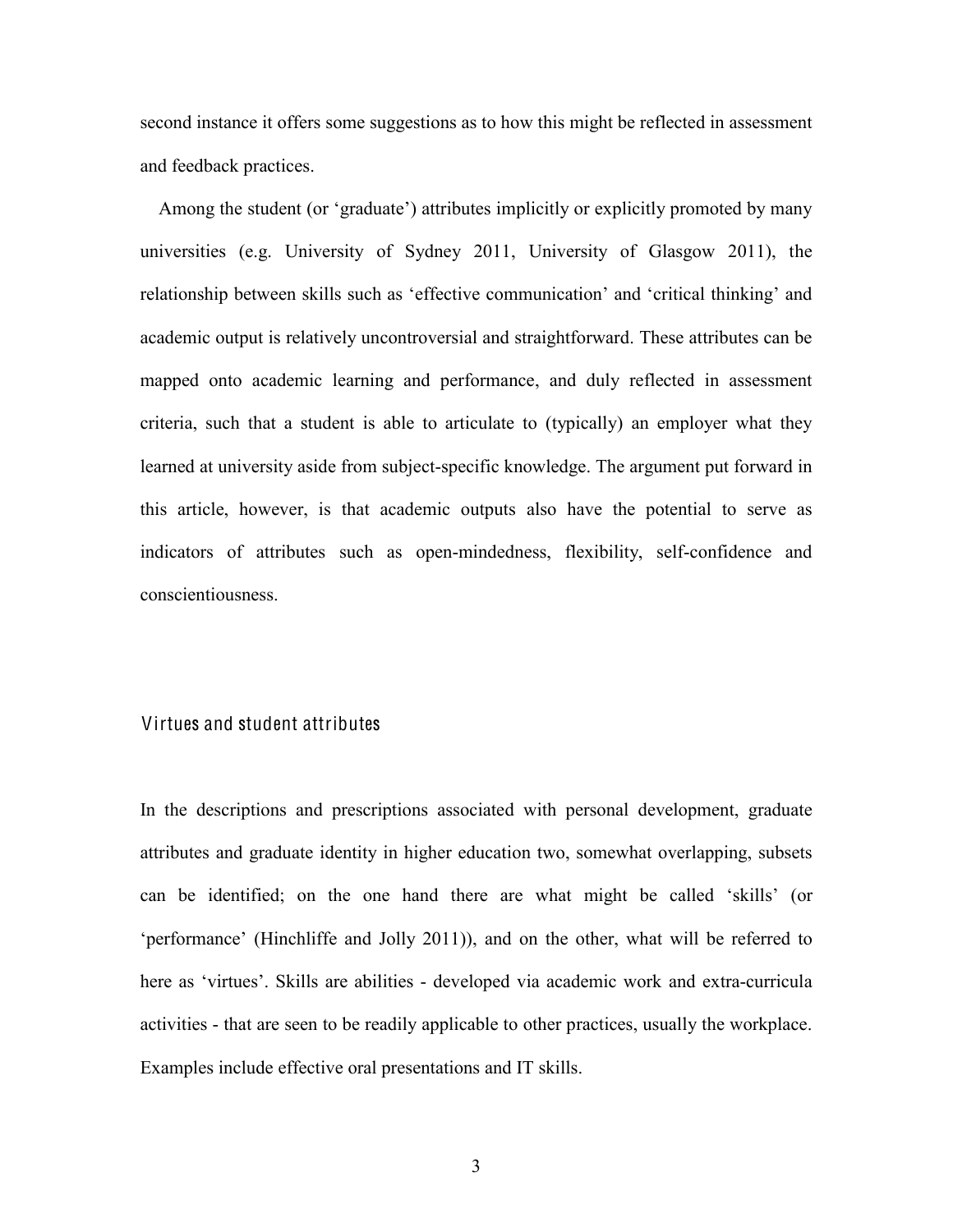Virtues, on the other hand, are elements of a student's character such as trustworthiness, conscientiousness, self-confidence and empathy that are considered important by the university, employers, and the culture at large. They have a long history, and discussions of virtues can be found in most religions; most ethical, social and political philosophies, and, more recently, in the literature of psychotherapy and counseling (e.g. Rogers 1961; Yalom 1980; Maslow 1987). For the purposes of this paper, they can be unpacked in terms of the following aspects:

(1) They are similar to personality traits or 'disposition' in so far as they are relatively stable, impact on a variety of situations, and are more likely to feature in a person's (intimate) self-description. Unlike traits, however, they denote only positive qualities.

(2) They are cultivated rather than simply innate. They usually involve an element of personal effort in their acquisition, even though that effort will be less arduous for the person who is constitutionally disposed to the virtue in question. Stan van Hooft (2006, 13) uses the analogy of an ability to play a musical instrument: 'a genetically enabled disposition that we acquire by habit or training and by a commitment to its values'.

(3) Many are explicitly linked to ethical behaviour (e.g. honesty, justice, generosity, charity), but this is not a necessary link. Aristotle did not primarily ask questions like "what's wrong with killing" or "what's wrong with lying", but asked "how are we to live well?", and living well means more than one's duties to other people. Virtues, understood in this way, are 'traits of character that allow us to live full and fulfilling lives' (Hooft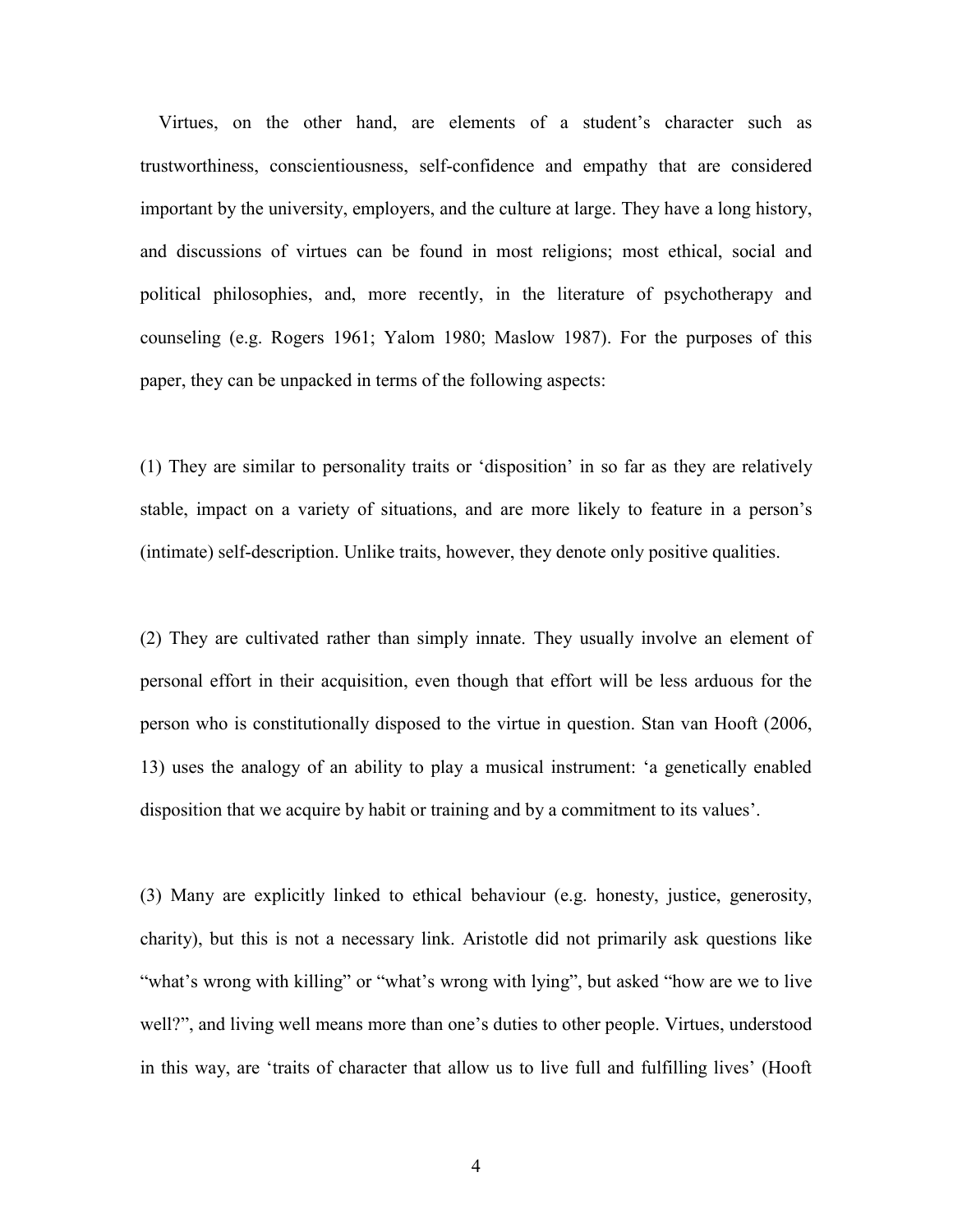2006, 132). For instance, what John Rawls calls the 'Aristotelian Principle' involves exercising our 'innate or trained abilities' including 'personal affection and friendship, meaningful work and social cooperation, the pursuit of knowledge and the fashioning and contemplation of beautiful objects' (1999, 373). The Latin root of virtue  $-$  *virtus* – means  $'$ excellence' or  $'$ ability' (Hooft 2006, 1), and thus wisdom is a virtue, but not in a directly ethical sense, and virtues like courage and perseverance will facilitate excellences in variety of contexts (intellectual, sporting, professional etc.).

(4) It is generally agreed that the various core virtues are mutually supportive; the presence or absence of one will imply the presence or absence of others (e.g. justice implies wisdom, patience implies self-restraint, modesty implies self-knowledge and social sensitivity). Thus a person who wants to develop virtues cannot develop them in isolation, and this requirement is further linked to a common feature of virtue theories; the need to develop ourselves as an integrated whole (e.g. Russell 1961, 140).

(5) There are competing ideas about the nature and function of virtues and about which virtues are important, and these, in turn, are supported by a variety of conceptions of human nature and ethical imperatives. There are Homeric virtues, Aristotelian virtues, Stoic virtues, Jewish virtues, Christian virtues, Nietzschean virtues, socialist virtues, conservative virtues, anarchist virtues and so on. Here is not the place, however, to enter a discussion of ethical relativism. It is hopefully enough to acknowledge, as Alasdair MacIntyre says, that 'virtues are understood in terms of a 'prior account of certain features of social and moral life in terms of which it has to be defined and explained'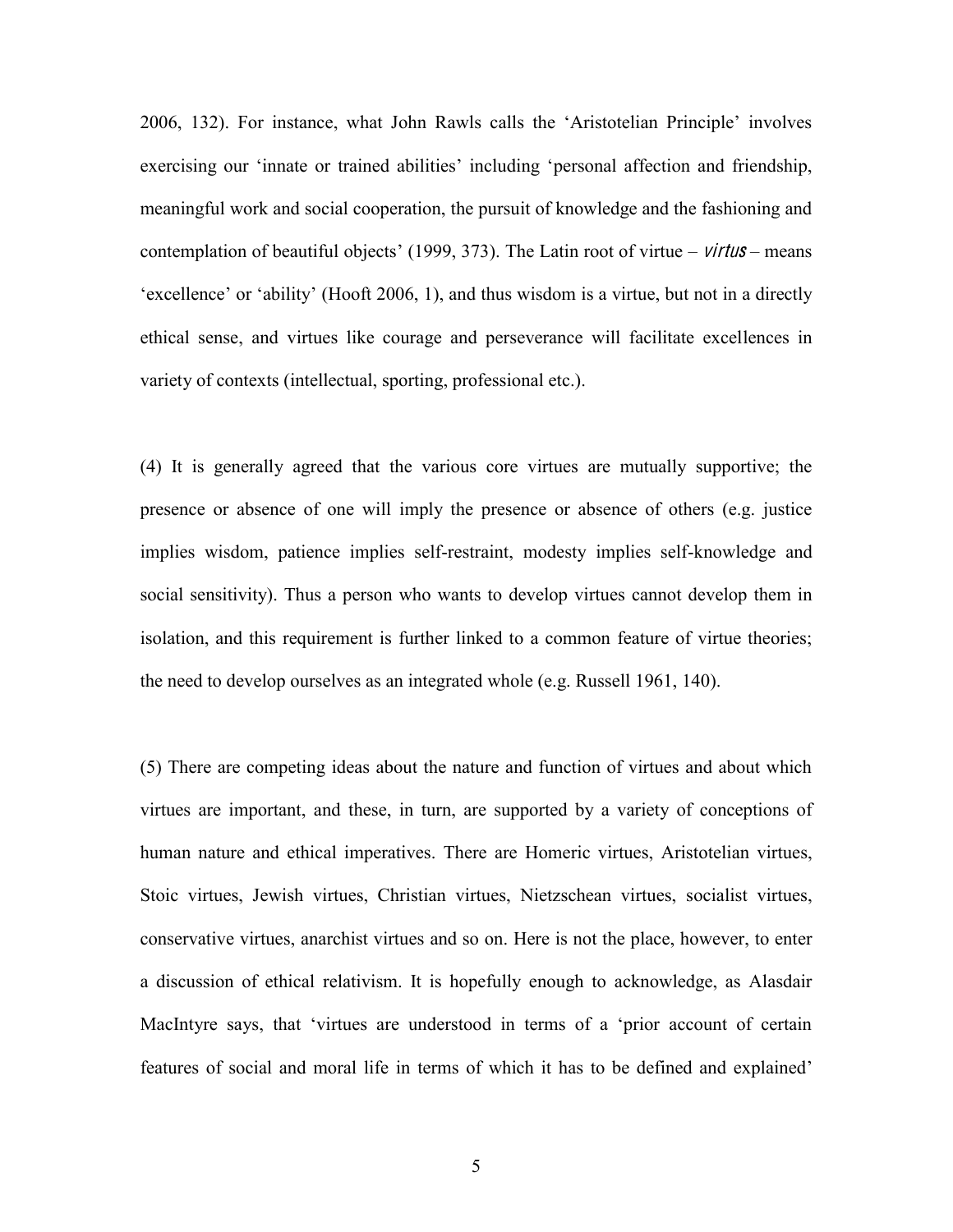(1985, 186). Such an account includes the notion of what an individual is to be like and to do in order to be happy or fulfilled. For Aristotle, for example, it was a biological *telos*, for Christianity it is spiritual, for Benjamin Franklin it was (material) success. Within a given culture there will be a variety of perspectives that determine the conditions of virtuous actions, and these will be manifest, in varying combinations, in the internalized values of individuals. They are in theory mutable, but many are relatively stable; if not across millennia and widely disparate cultures, then at least within historical epochs (such as post-industrial revolution) and dominant ideologies (such as liberal democracy). For this reason, in an applied setting like student attributes, we should not be overly concerned by the question of relativism; we can promote empathy and courage without worrying that they might go out of fashion. However, in another respect  $-$  one that I will return to later on  $-$  we do need to be aware of the presence and agendas of localized players that prioritize and frame certain virtues, most obviously managerial and business cultures.

In many respects 'virtues' and 'attributes' are synonymous, but there are several reasons for introducing the idea of 'virtue' into this higher education context. First, it seems well suited to the kinds of positive personal qualities that are explored in the literature I have highlighted, even though the specific language of virtues (with a few exceptions such as McFarlane (2004)) is largely (and surprisingly) absent. Much more commonly we find concepts from existentialism and phenomenology (such as 'authenticity', 'commitment' and 'becoming'), and from psychotherapy and counseling (such as 'growth' and 'emotional intelligence'). Both of these traditions can be understood as having significant cross-over with virtue theory, and there is an argument

6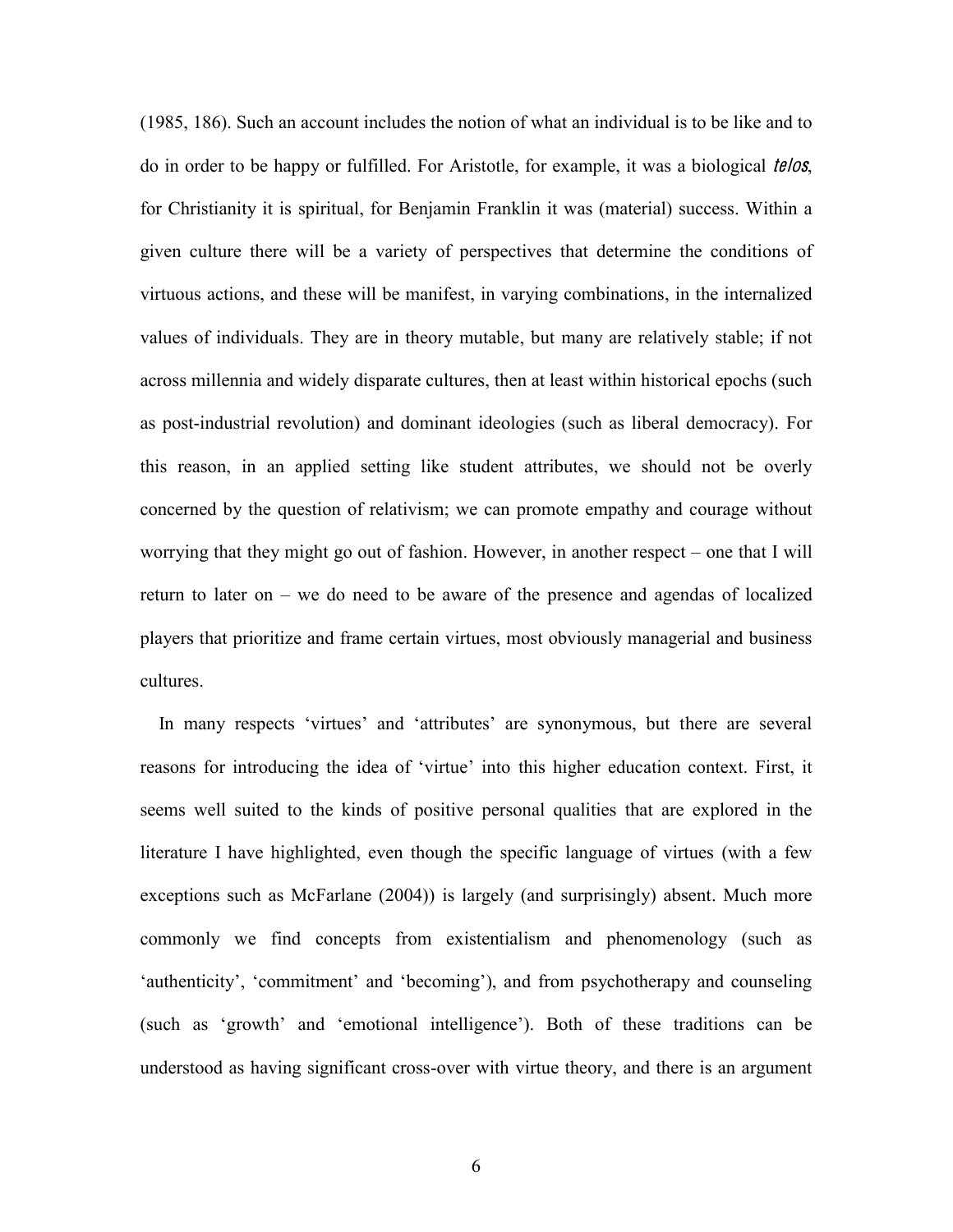for 'virtue' being both flexible and rich enough to make it a highly suitable umbrella under which to pull these strands together. The second and related point is that virtue theory itself provides an alternative 'way in' for further research into student attributes. Not only is it flexible, rich and long-standing, but by encompassing both personal development and ethics in the sense indicated, it is very well aligned with the aspirations of this field of study. A third reason is that 'virtue' has fewer instrumental connotations than 'attributes'. Discussion of attributes, both within the theoretical literature and within the guidance presented to students, is strongly associated to 'employability' which, whilst important, should not be understood as the *only* reason, or for that matter as a *necessary* reason, for engaging with personal development.

### Assessments and virtues

Explaining how assessments might function as signs of student virtues begins with the recognition that they can, and often do, serve as a means of assessing the development of various skills. When marking essays, for example, we will typically comment on analytical abilities demonstrated, and skills of expression, structure and presentation. Academic achievement is thus about more than students' knowledge of their disciplines, and for that matter it is about more than their ability to explain complex ideas and evaluate competing theories (even though these are themselves transferable skills). The extent to which we make it apparent to students that what they learn in this respect is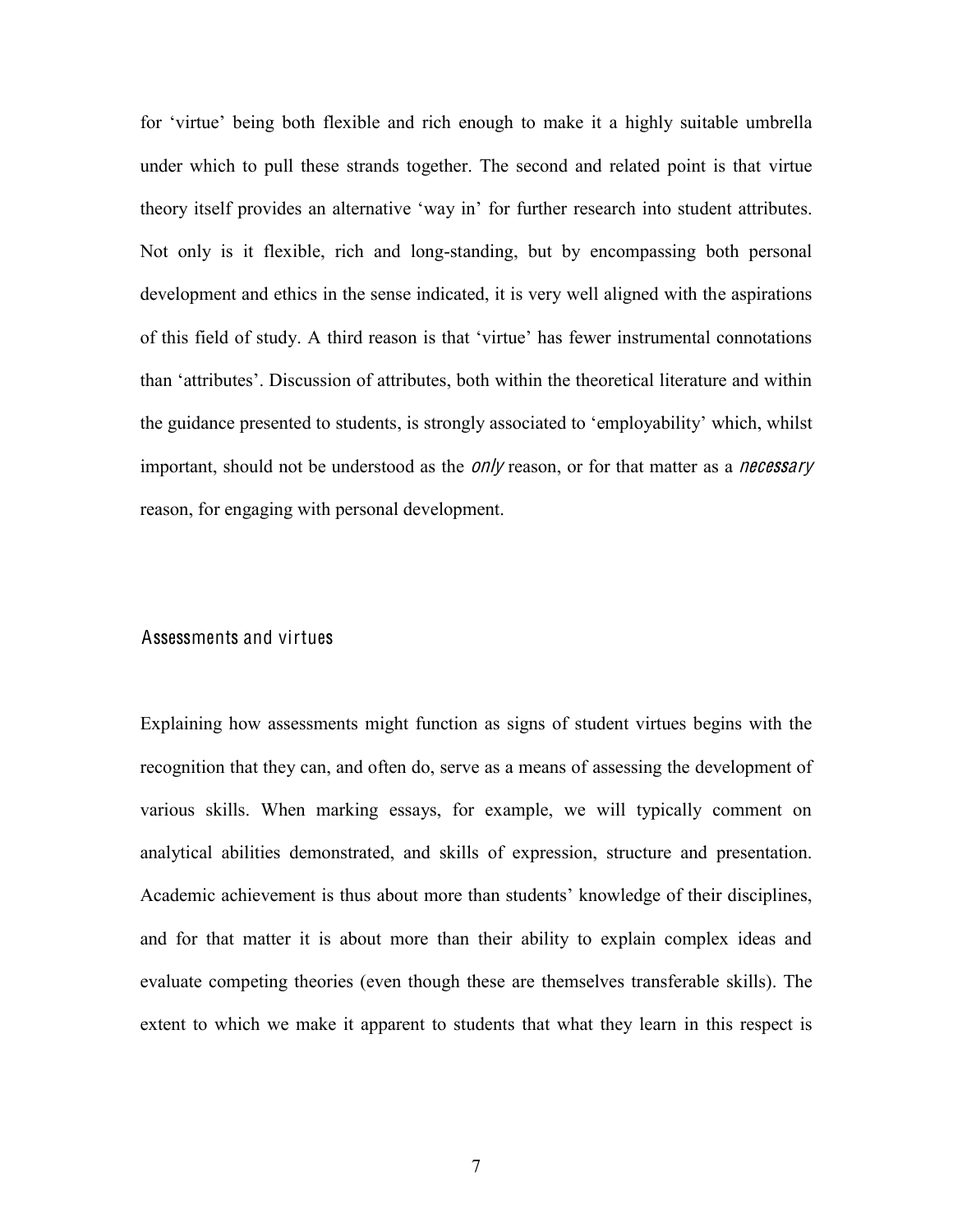relevant to non-academic settings is another matter, but that they are in fact assessed partially in terms of these skills is uncontroversial.

 More controversial, or at least novel, is the claim that assessments are fertile sources of insight into student virtues. Initially it can be acknowledged that, in at least one respect, aspects of a student's character (and not just her knowledge and skills) are called into question by markers. In cases of plagiarism criticism of the student can refer to her poor understanding of academic practices, but often it also calls into question her character  $$ specifically her honesty and willingness to make the effort required to write original work. It is not just a technical offence, it is a *moral* offence; the educational analogue of fraud.

 What is primarily being discussing here does not directly fall under this category of 'moral offence', but is instead a selection of virtues that can be argued to have an important bearing on academic performance, whilst at the same time serving as indicators of more generalized character strengths and weaknesses. The first step is to offer some examples of how features of academic output, and student responses to feedback, can act as signs of more global character traits. It must be stressed, however, that in no sense is this list claiming to be complete; the aim of this paper is not to produce a definitive set of academically relevant virtues, but to explore the conceptual plausibility and practical applications of the link in question.

1. Open-mindedness. Another word might be 'receptiveness', the willingness to listen to and actively engage with unfamiliar ideas. For Rogers 'openness to experience' (1967, 115-118), and 'loosening of constructs'  $(1967, 137, 280)$  is a strong sign of psychological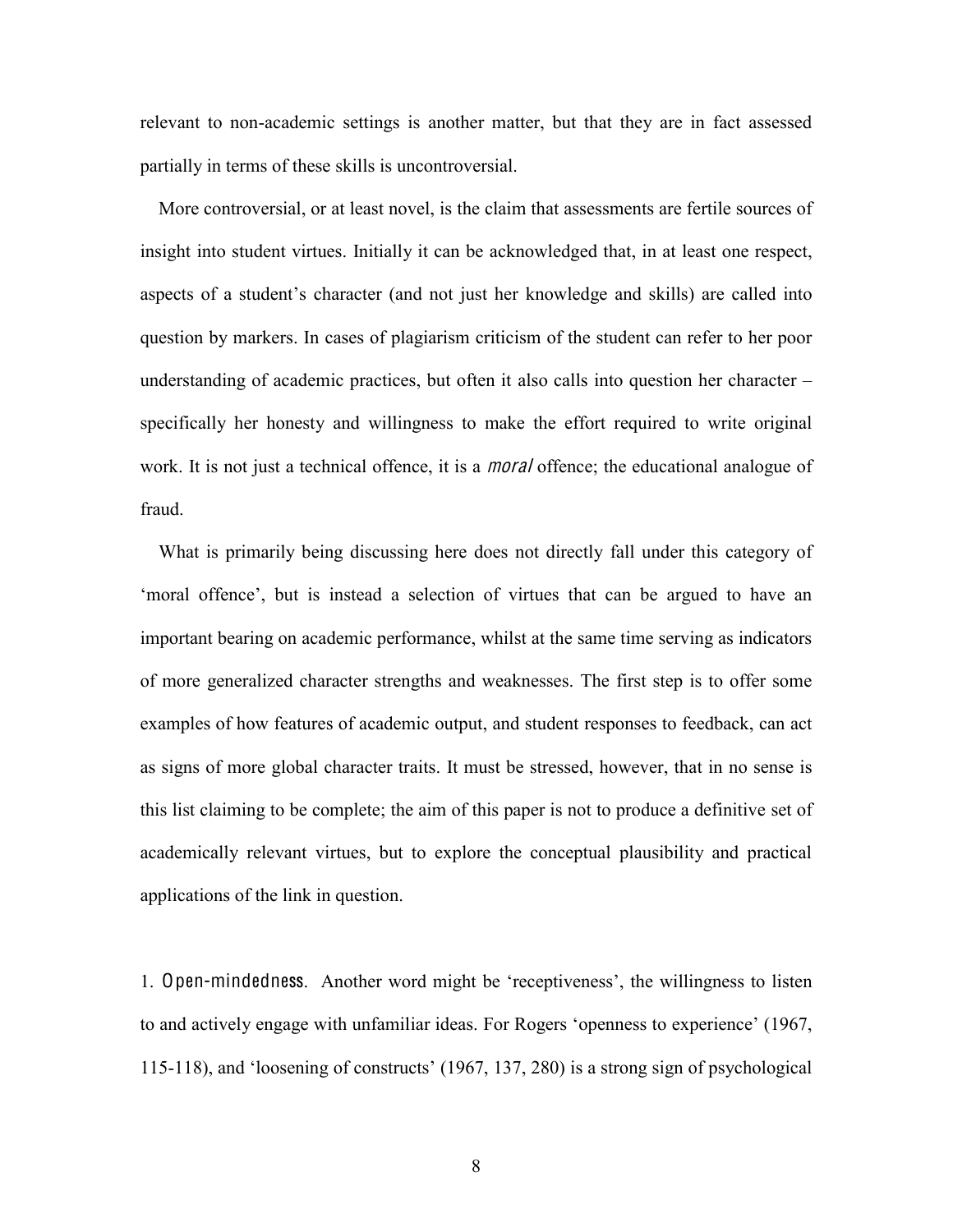health. Similarly Maslow's research found that 'psychologically healthy people' are 'attracted to the mysterious, to the unknown ... the unorganized, and unexplained.' (1987, 24). More recently Peterson and Seligman (2004) list open-mindedness, curiosity and love of learning under the general virtue of 'Wisdom and Knowledge', and employers have been shown to value it highly in their graduate recruits (Hinchliffe and Jolly 2011, 580). The opposite is narrow thinking and dogmatism, and in the context of a student essay the arguments presented (and the essay as a whole) might end up weaker because one side of the debate is not taken seriously, or other possible approaches to the issue are not discussed or even acknowledged.

Two signs – and possibly causes - of closed-mindedness are poor listening and faulty thinking. Listening is a 'crucial skill' (Hargie 2004, 169) that is 'far harder to do than is generally realised' (Winbolt 2002, 117), and the same can presumably be applied to accurate reading. As well as its necessity for truth-seeking, it is basic to harmonious teamwork and sound leadership (e.g. Burns 1978; Daft 1999; Bass and Riggio 2006), and for personal well-being (Hargie 2004, 170). In academic assessments a deficit in this area results in inaccurate and incomplete descriptions, explanations and summarizing of protagonists' positions.

Open-mindedness requires effort and courage. 'Listening is a very dangerous thing. If one listens one may be convinced' said Oscar Wilde (in Hargie 2004, 190). 'If you really understand another person ..., if you are willing to enter his private world and see the way life appears to him, without any attempt to make evaluative judgments, you run the risk of being changed yourself.' (Rogers 1961, 333) It does not, however, have to be a change to oneself in any profound sense that necessitates various degrees of effort and courage.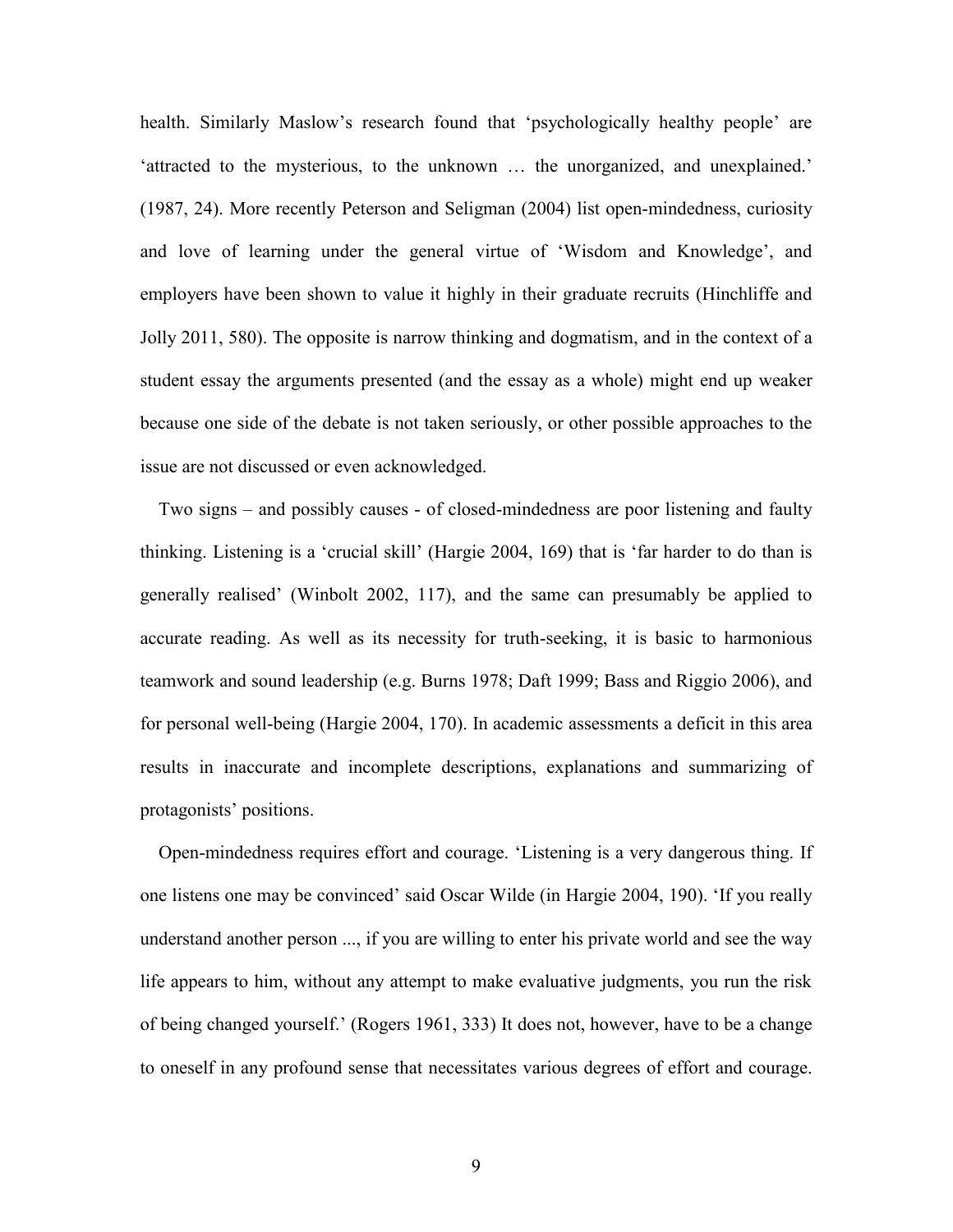To recognise one is wrong, even with regard to a small and localised issue, goes along with the recognition that one will have to re-think and re-write previous efforts (Perry 1970, 52), and may be associated with a knock to one's pride.

2. Flexibility. Aristotle saw virtues as the mean between two extremes; for example courage sits between the poles of cowardice and rashness (1976, 103). This model might not work for all virtues, but seems to provide a plausible account of flexibility. It is situated between, for example, excessive respect and disrespect for rule and norms, and between excessive tendencies to accommodate and ignore the desires of others. Flexibility is a frequently used term in descriptors of ideal job applicants, and in discussions of graduate attributes. It refers to both cognitive and socio-emotional flexibility, and is opposed to tendencies such as unimaginative approaches to problem solving, and to unwillingness to accommodate the shifting demands and idiosyncrasies of team members, managers and subordinates.

 Applied to academic output, we might see conformity and rebelliousness with regard to the norms of essay writing as polarities, and there will be other discipline-specific practices that, like most rules, must allow for exceptions. Making sound judgements, and demonstrating the will-to-accommodate contingencies and particularities, appears to be a strong case for a virtue of the mean that will reveal itself in many areas of life. Lack of confidence, unimaginativeness and overly narrow focus are possibilities of one pole; egocentrism, arrogance, perhaps naïve exuberance or a misunderstanding of the meaning and appropriate exercise of creativity and innovation are possibilities of the other.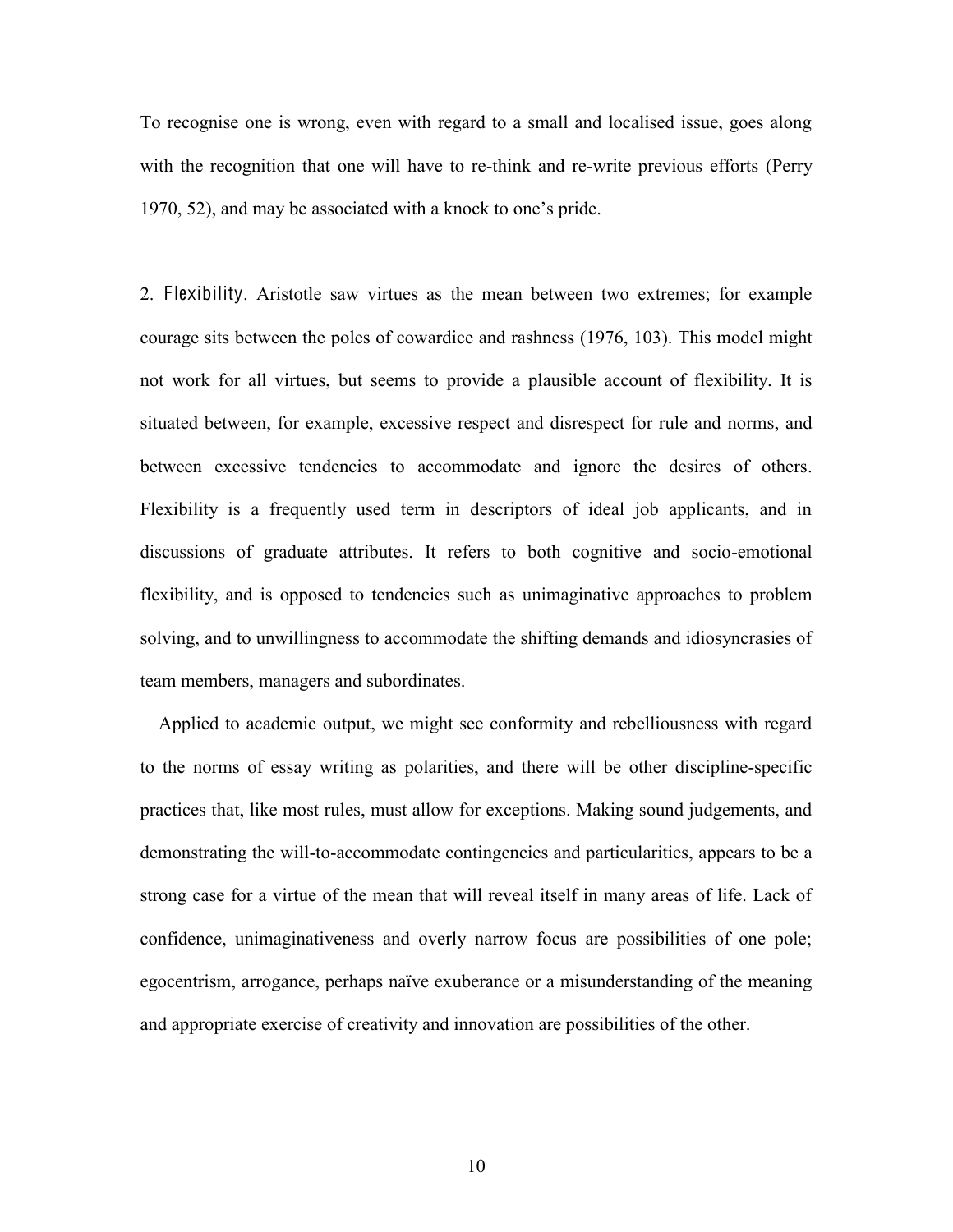3. Respectfulness. A range of ethical virtues such as justice, fairness and empathy, and several more generalized and intellectual virtues such as modesty and social intelligence are implied by a student's willingness to read and listen carefully to the views of those with whom they are unfamiliar, or disagree with. There is a clear link between respectfulness and open-mindedness; both are impeded by the fear of 'being changed' discussed earlier, and in both cases modesty is a crucial virtue. They are, however, differently oriented; one towards adventurousness, curiosity, self-exploration and creation; the other towards justice and the well-being of the other. For different students, these two could be more or less powerful motivators towards what would be in some respects similar results; more careful exposition and more balanced arguments.

 The absence of these, combined with, say, a dismissive tone or even more passive signs such as the glaring omissions of important commentators and points of view, could be signs of tendencies towards disrespectfulness. With oral communication such as dialogues in seminars, body language and paralinguistic factors can serve as more vivid indicators of dismissive attitudes; ones that potentially extend beyond academic practice.

4. Care and attention. Some recent research into 'graduate identity' found 'grave concern' among employers over graduates' ability to 'check and revise their work and considered this to be one of the most lacking of competencies' (Hinchliffe and Jolly 2011, 579). In contrast to sloppiness, care in relation to the presentation of work (e.g. attractive layout, minimal typos and punctuation errors) connects to the general virtue of conscientiousness (or industriousness), and to the 'anti-virtue' (Michael Slote's expression (1983)) of laziness. To the extent that a student is unaware of the importance

11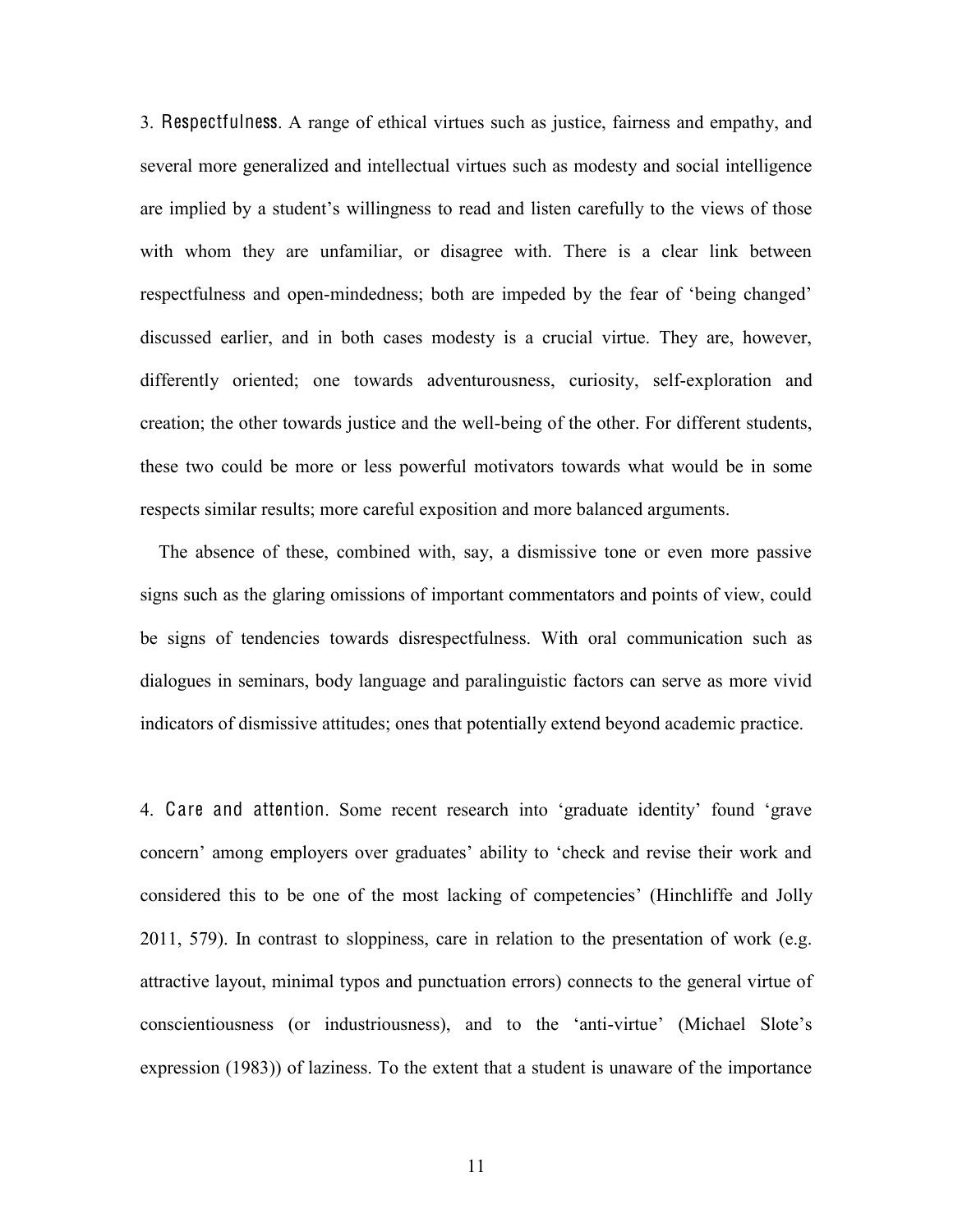of presentation in terms of the impact and grading of her work (and other forms of communication), and to the extent that she is unaware that proof-reading (by oneself or by a peer) seriously improves presentation, then she is short on a form of practical wisdom (Aristotle's *phronesis*).

5. Perseverance differs from care and attention in that it refers to things like a student's willingness to fully formulate and think though difficult concepts and arguments. Peterson and Seligman (in Hooft 2006, 131) take it to be synonymous with persistence and industriousness, and describe it as 'finishing what one starts; persisting in a course of action in spite of obstacles ... taking pleasure in completing tasks.' A common weakness in essays is the incomplete paragraph, where a point is only half, or three-quarters made; where from the marker's perspective the potential to do better is clear and even just an increment more perseverance on behalf of the author would have elevated them to a higher level in terms of clarity of understanding. Sometimes this is caused by what might be called 'cognitive strain'; a requirement to think harder and deeper that they are unwilling to respond to; and sometimes it is purely a matter of the time and effort the student is willing to put in.

 These two causes seem to be related to two further sets of virtues. On the one hand there is courage and resilience; a student might not persevere because to do so risks the kind of failure that they have to take responsibility for. It is the kind where there is no option but to acknowledge "I tried my best but still didn't quite get there", which carries with it the harsh truths of personal limitations and/or future hard slog. The resilient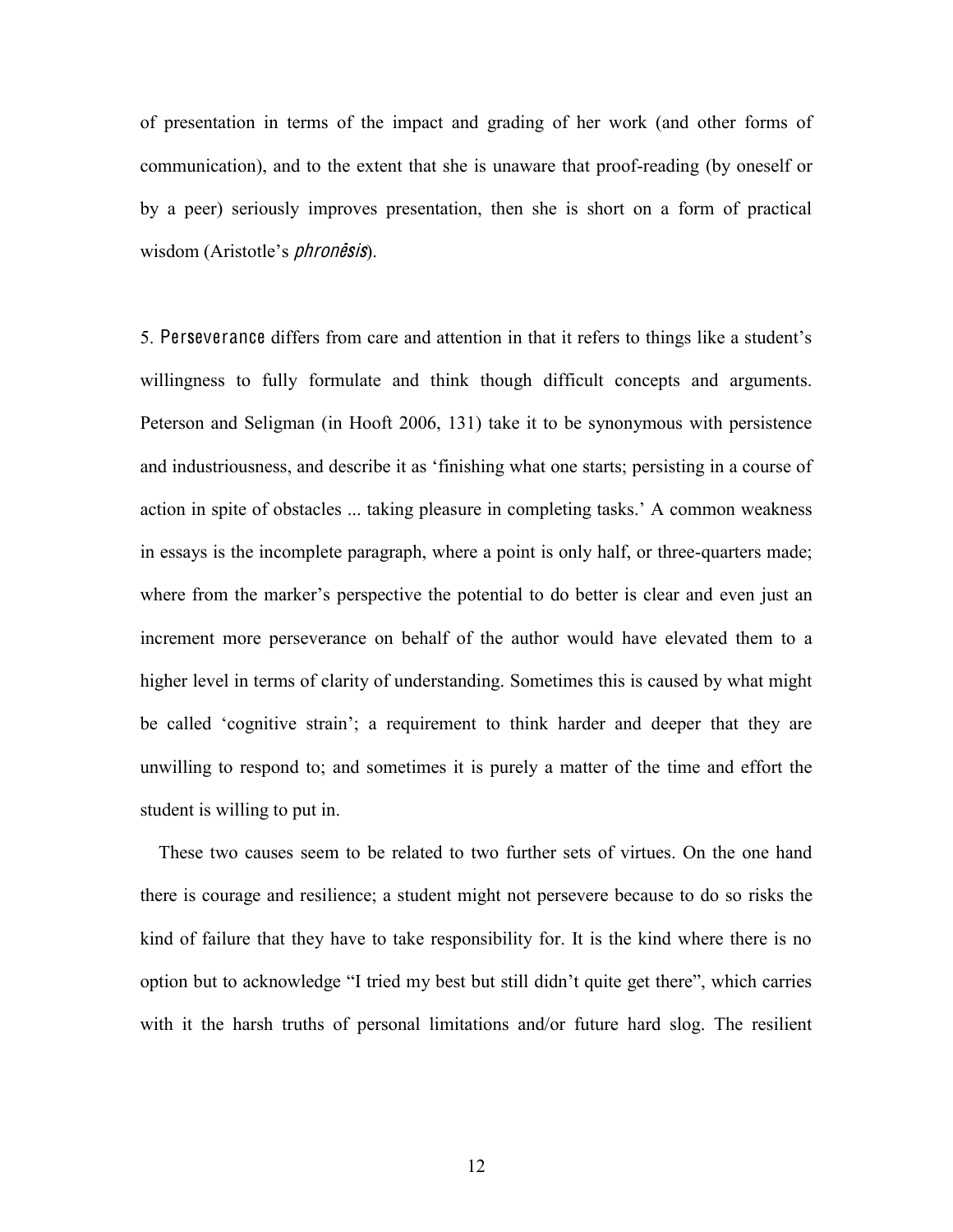student exhibits willingness to reframe their self-perception and objectives to whatever degree is required, and he is prepared to work harder in response to defeat.

 The second set of virtues that might influence student persistence is dealt with under the next heading.

6. Commitment, energy and enthusiasm. This collection of virtues encompasses notions such as ownership, passion (e.g. Kierkegaard 1974, Barnett 1997), zest (Russell, 1930), and exuberance (Redfield Jamison, 2004). A 'measure of authenticity' in a student, says Barnett, is her 'commitment', and part of being committed is the 'infusing' of the student into her actions (2007, 51). A detailed account of the development of this kind of intellectual responsibility and commitment is found in the work of William Perry who describes commitment as 'affirmation' that is made 'after detachment, doubt, and awareness of alternatives have made the experience of personal choice a possibility' (1970, 136). With many essays (and other forms of assessment) students are required to offer a firm answer to a question, or to reach a firm conclusion on a complex issue (even if that conclusion amounts to an informed argument for why at this stage it is hard to reach a strong conclusion). One way of failing to achieve this is to offer a series of points that, although relevant to the question, lacks an overarching critical narrative. The student has failed to impose themselves on the material and thus failed to reach a satisfactory conclusion. With new undergraduates this is often the result of not being fully conversant with the distinctive demands of higher education, but it can also be a sign of unwillingness to fully commit to the task; to take full responsibility and ownership of it.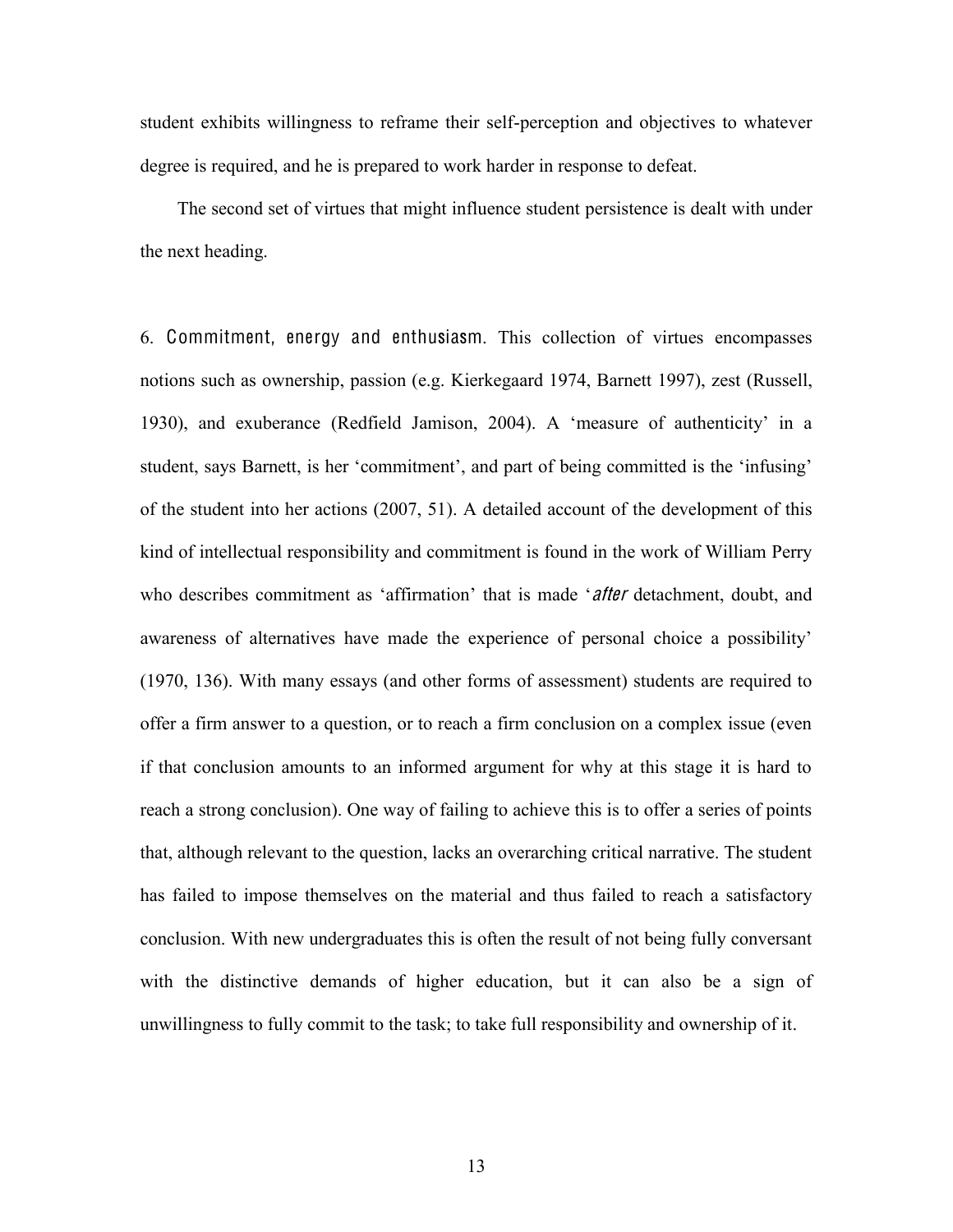Where this is the case it could be a sign of a lack of confidence, or a (related) unwillingness to be decisive or to take risks. These tendencies could of course be quite  $localized - relevant, say, to the particular subject matter they are writing on - but it could$ also be an indicator of a more fundamental aspect of their character. No only do they tend to approach assessments in this way, other tasks (e.g. family and friendship responsibilities) are done 'at arms length'. In the workplace this same issue might manifest itself in their approach to projects and teamwork.

For Barnett though the ideal student needs more than commitment; 'what is further required is that the student injects some energy of her own'  $(1997, 172)$ . The student who exhibits this 'critical energy' towards her work will be more tuned in to the subject matter and the task at hand, and one would imagine less likely to be satisfied by underdone descriptions, analyses and arguments. As well as fewer incomplete paragraphs (see 'perseverance'), signs of energy and enthusiasm will permeate an essay and be apparent in its structure (including the forcefulness of its introduction and conclusions) and its written style.

 In accordance with the unity of virtues, enthusiasm implies ownership and responsibility, and also courage. In part the source of such energy is a matter of finding what interests us, and the enthusiasm will follow, but there is also something in the idea that for some of us it helps to be reminded of the value of finding and stoking this intensity of emotion. The result might be called a 'proactive affectivity'; not to wait for the cognitive content of the emotion to stir-up energy, but to be prepared in the first instance to approach a task *energetically*. Through such an approach, that which we find interesting is amplified, and that which is potentially less interesting has a greater chance

14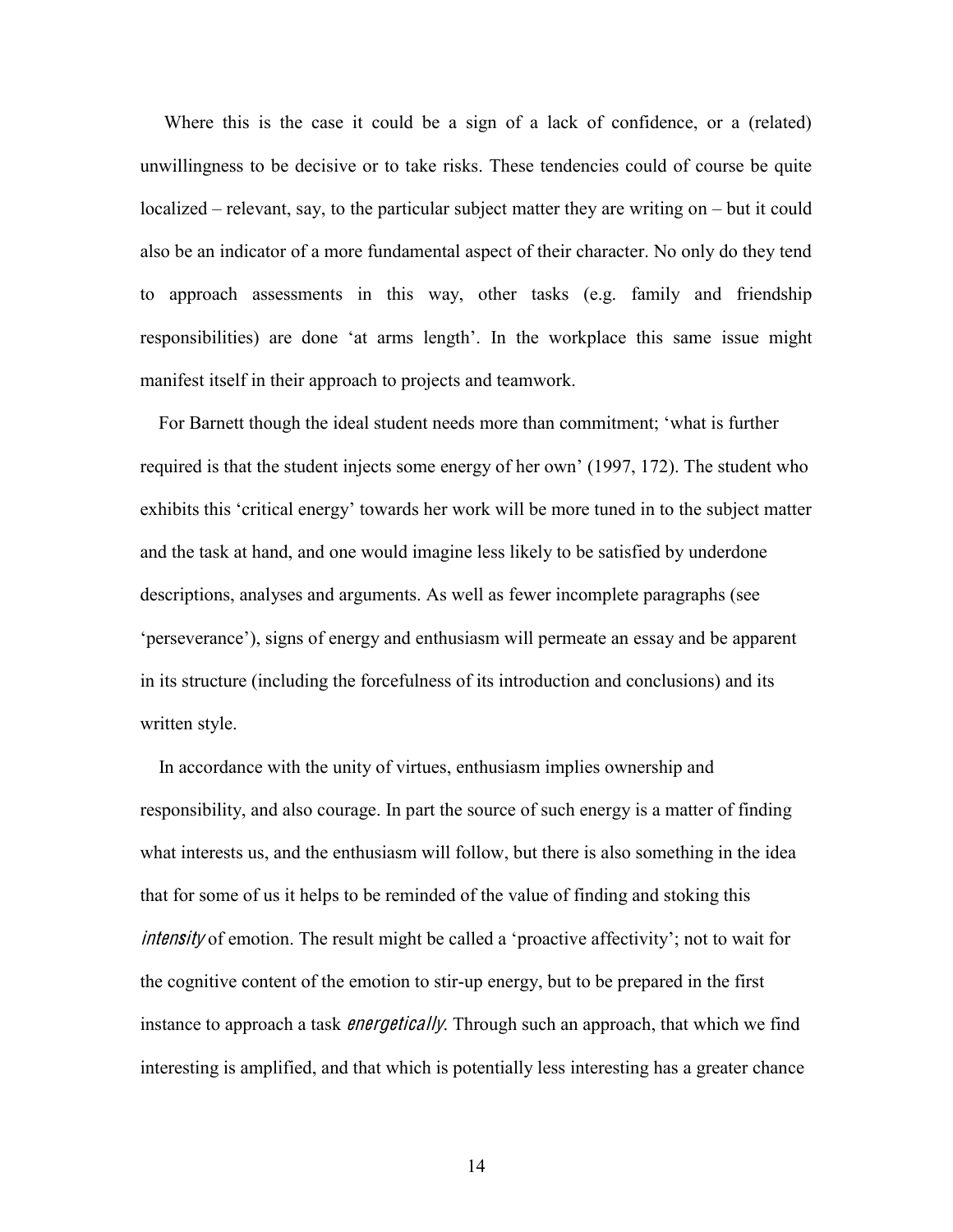of engaging us. The graduate with proactive affectivity, we might say (in CV speak), is someone who is positive about 'meeting new challenges' (University of Glasgow, 2011; see also Hincliffe and Jolly 2011, 577).

7. Constructive response to criticism. Defensiveness in response to negative feedback will impair learning and development. As most of us are aware, it is very hard to take criticism on the chin, but since it is a foundation of effective self-reflection it is a vital capacity to develop. As a virtue, being able to respond constructively to criticism is related to resilience, modesty and courage, and it highlights the extent to which we exist, and therefore must develop, *in relation to others*. As Bonnett says, 'we reveal ourselves most fundamentally through those of our actions that directly affect others, and that by choice or necessity are taken up by them in some way (including ... responses of rejection)' (2009, 360).

 The art of receiving criticism seems to require achieving equilibrium between defensive measures that, on the one hand dismiss it, and on the other magnify it. The best response involves the kind of measured realism we associate with emotional maturity (and modesty (Flanagan 1990)), and of course it is precisely because work and criticism are significantly personal that receiving feedback will be emotionally intense. Emotions are conceptually linked to our cares and desires (Solomon 2003, Nussbaum 2001), and if we care about anything we tend to care a lot about the talents and virtues that partconstitute our worthiness. It is also significant that since the cause, intensity and motivating power of emotions is linked not only to an individual's desires, but also to their beliefs and judgments (e.g. Lazarus 1991, Nussbaum 2001, Solomon 2003, Rue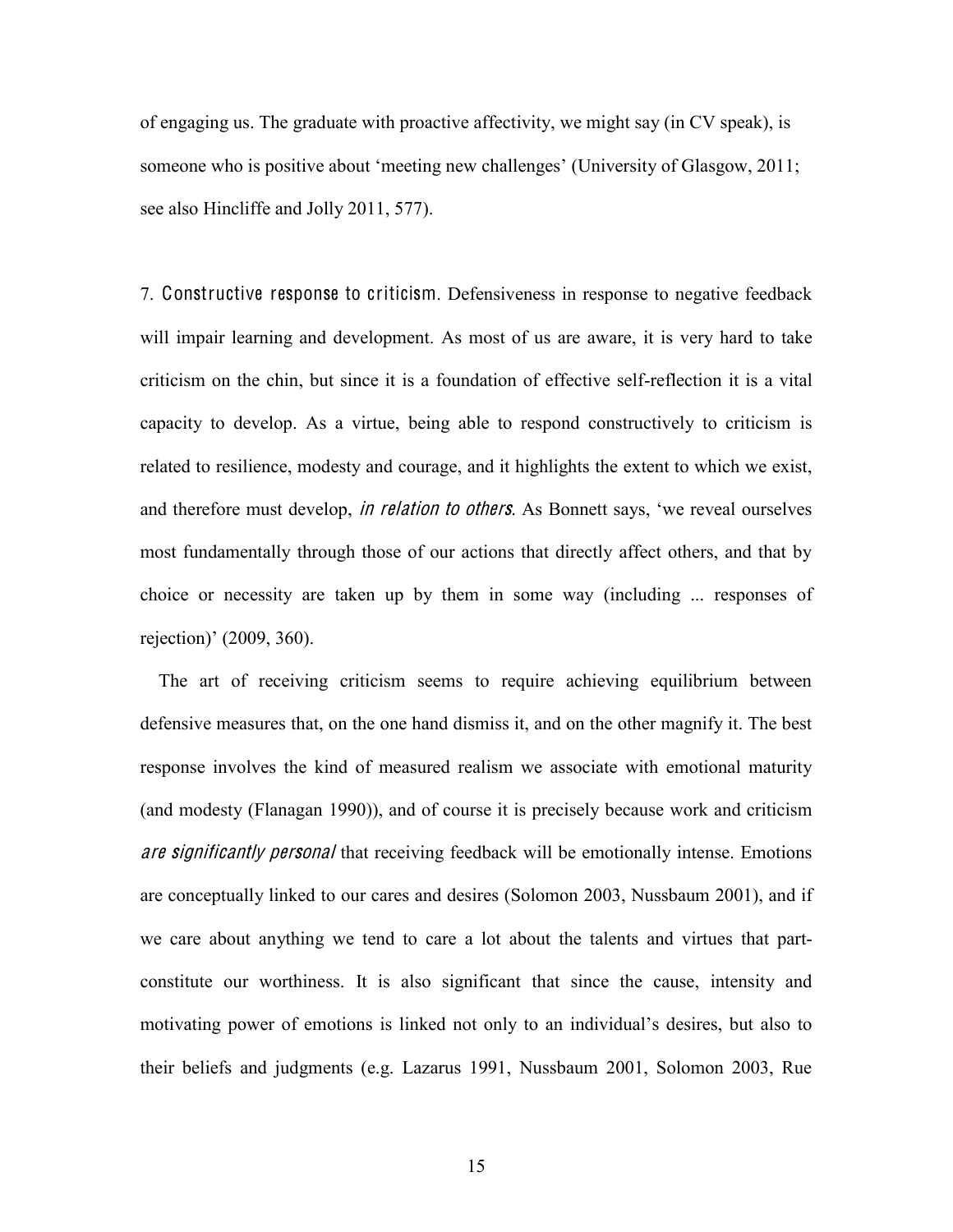2006)) then the most effective way of dealing with unwanted emotions is for the individual to alter (extinguish, re-prioritize, reframe, moderate etc.) these beliefs and judgments. In many ways this is the heart of personal growth, and is intimately bound to virtues like courage, resilience, patience and humility. And if there is a meta-virtue conditioning this whole enquiry, then it is self-knowledge (including the avoidance of self-deception).

#### Teaching practice: benefits and problems

The two main claims that have been made are, firstly, that it is helpful to understand a subcategory of student attributes in terms of virtues, and secondly that these virtues are, to varying extents, implicit in academic assessments. From this it can be concluded that there is potential for student reflection-on-virtues to be facilitated by the right kind of 'reading' of students' work. It is, however, one thing to accept the premises and conclusion of this argument and quite another agree that this should make a difference to our teaching practices. This section will address this question in terms of the practical and ethical implications of attempting to facilitate this kind of reflective learning in higher education.

### **Congruence**

 It is notoriously difficult to encourage students (especially on non-vocational courses) to engage with personal development, employability and even study skills (e.g. Wingate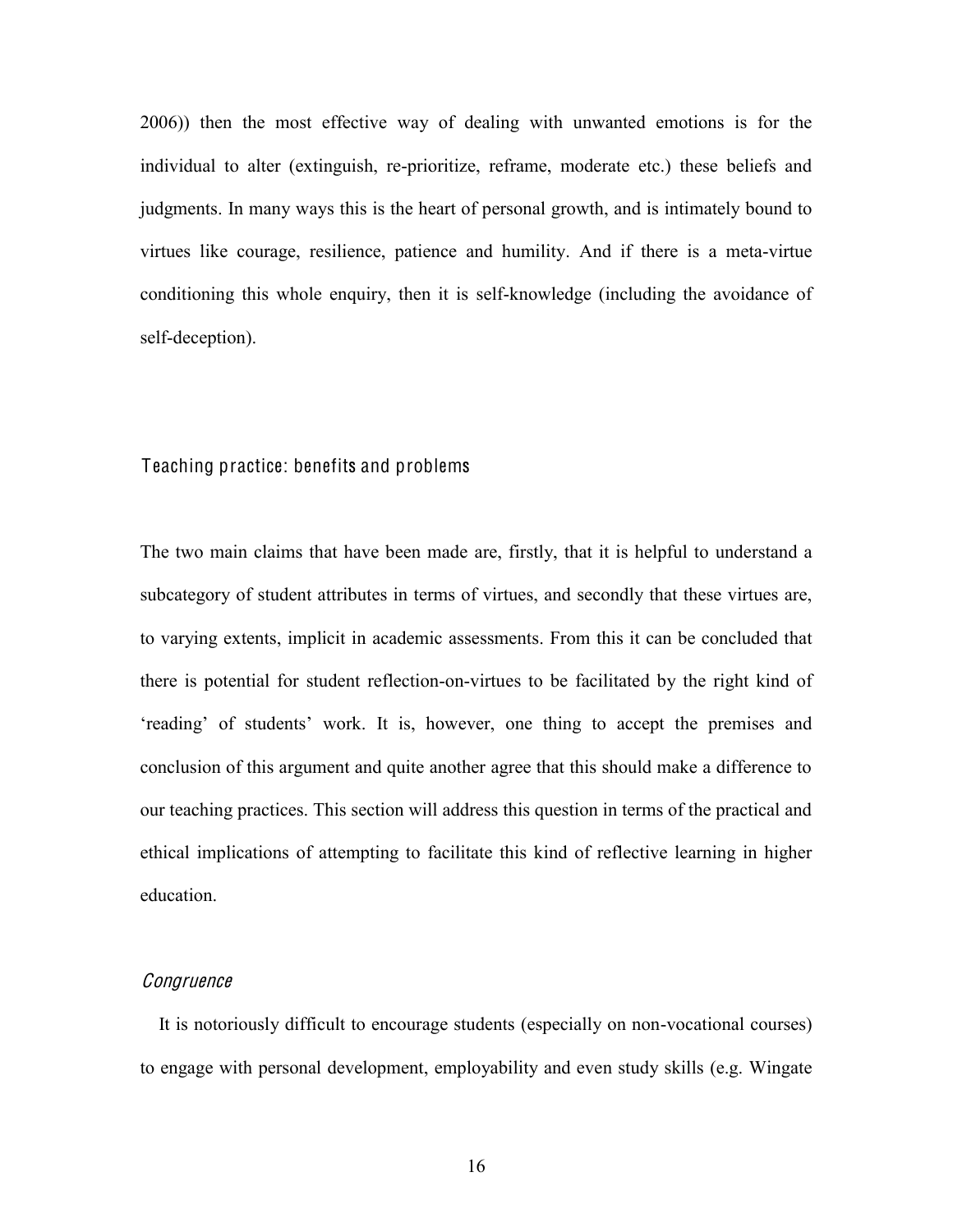2006, Hinchliffe and Jolly 2011). For many, personal development promoted by the institution is likely to seem irrelevant and potentially intrusive, but if matters of personal attributes are congruent with academic performance, then these factors are mitigated. There are two meanings of 'congruent' here; firstly the objective conceptual link between academic output and personal attributes, and secondly the subjective moment of insight, perhaps in dialogue with a tutor, where the connection becomes personally meaningful. (See, e.g., Brockbank and McGill (1998, 204) on 'immediacy'.)

 An example illustrating a problematic approach to student attributes, and in many respects the opposite of what is be advocated here, is found in a discussion of 'wisdom' by Steven Schwartz (2011), Vice-Chancellor of Macquarie University. Schwartz's claim is that wisdom has been forgotten as an aim of higher education and that it should be reemphasized. He sums this up by saying that alongside skills ('vocational training') we 'have a duty to help [students] at least to think about what kind of people they want to be.'  $(36)$  Wisdom comes through experience, but also through reading widely, and so Schwarz's answer is to teach medical students (the example he uses) about great philosophers and poets alongside medicine.

 Coming from a Vice-Chancellor, the overall aim here seems laudable, but this bolt-on approach overlooks certain nuances of encouraging students to engage with personal development. The main problem is motivation; no matter what the rhetoric of the institution, the everyday lived experience of the medical student, with its clear, intense and congruent focus on medical theory and practice, as well as its 'signature pedagogies' (Shulman 2005), is not going to psychologically mesh with the subject matter and methods of disciplines like philosophy for the vast majority of students. The justifications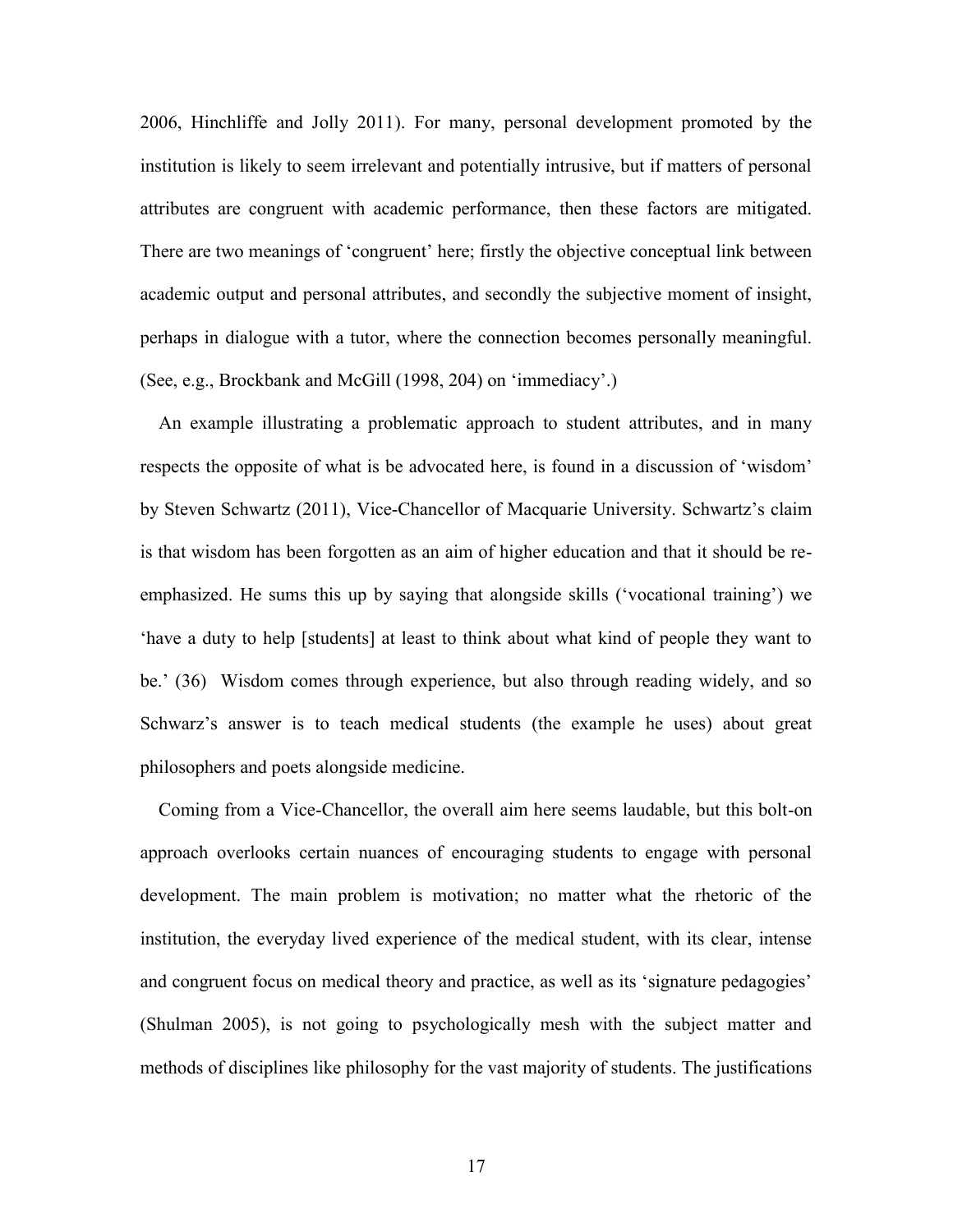for this broader learning may be sound, but they are highly abstract, and even if accepted by students it will likely only be at this abstract level.

Missing from Schwarz's approach is the method by which wider issues and questions  $$ even those, like medical ethics, that are quite close to the primary aims of medicine  $$ become m<sup>e</sup>aningful to the student. That method is reflection of the kind generated spontaneously by the student's personal experiences (typically, but not necessarily, perceived crises and failures). The kind of 'wisdom' Schwarz is talking about develops organically, through responses to personal challenges in situations that matter. To the student academic performance normally matters and so this is the domain in which we should be prompting self-reflection. And if the connection being suggested really does exist, then these reflections can be potentially very wide-ranging.

#### Product and person

 However, the orthodoxy regarding feedback is that it should be directed at the work, not the person, and this is the opinion of many of the commentators whose theoretical approach this work aligns itself with (e.g. Boud 1985, Brockbank and McGill 1998, Värlander 2008). In other words, even an acceptance of a holistic approach to student identity is not always enough to support a breaking down of the product/person boundary at the level of feedback practices.

 The reasons for this are practical and ethical in nature, and for the most part they are good reasons. For instance, to imply that the student is dogmatic rather than the essay being dogmatic will tend to generate greater defensiveness, whether that implication is

18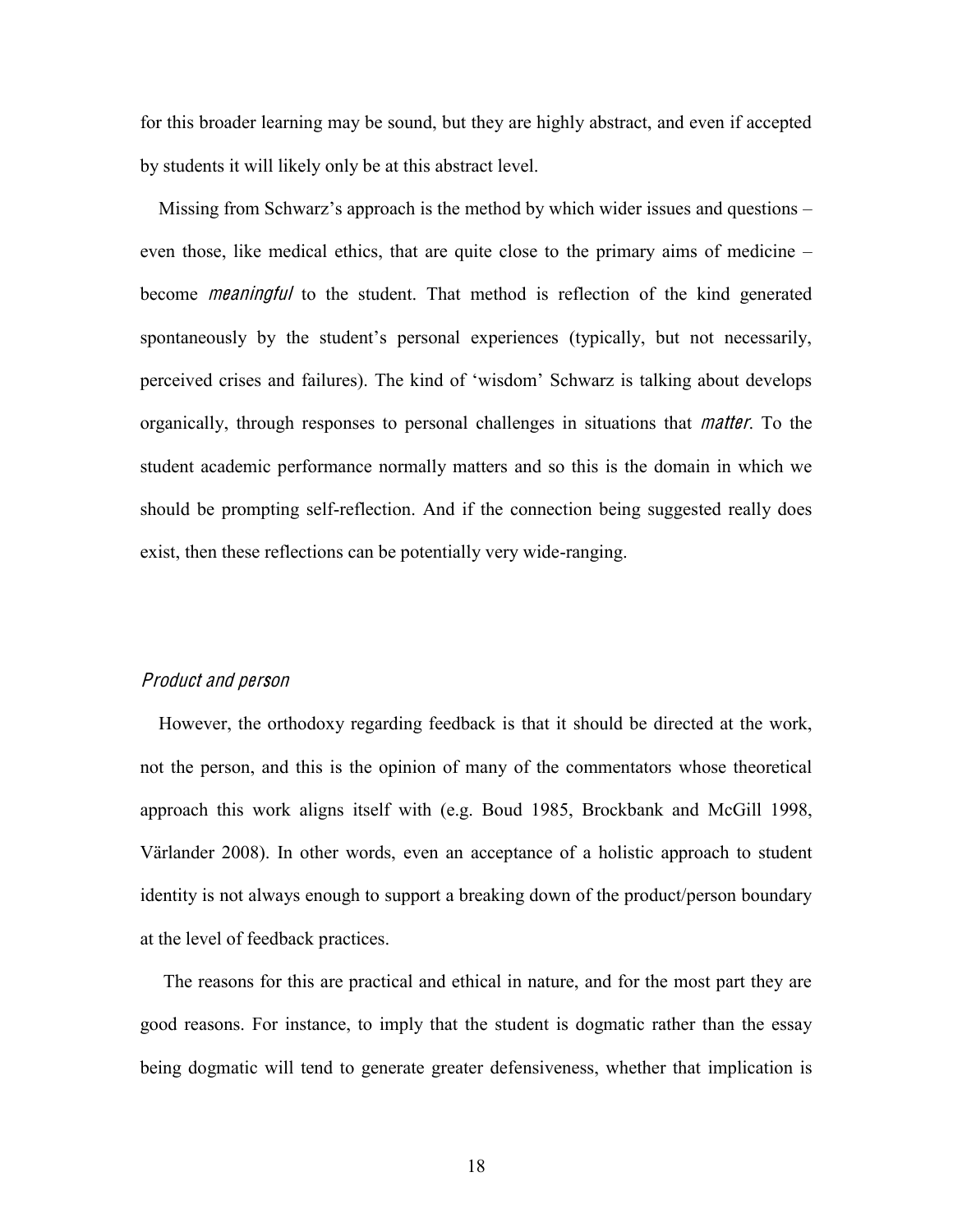true or not. Perhaps more to the point, how does the marker know that it is true? The reality of institutional education is that this level of intimacy between student and teacher is rare. And, even where it exists, does the teacher have the *right* to probe the student's character in this way?

In response to these serious issues the following points can be made:

(1) It is especially important with this kind of reflective practice that it is led by the student. Building reflection-on-virtues into impersonal assessment practices is of course wrongheaded to the extreme of being comical. Imagine for instance a tabular cover sheet with categories such as 'thoroughness of arguments', 'coverage of different positions', and 'presentation' being commented upon in terms of 'implications for student virtues', or perhaps corresponding to boxes where grades are entered under a selection of virtues ('open-mindedness', 'modesty', 'perseverance' etc.)

 Instead, reflection-on-virtues needs to occur in dialogue, and in this respect this approach is aligned with literature that stresses the importance of dialogue for effective feedback (e.g. Prowse  $et$  al 2007, Price  $et$  al 2011). Many of us will have met with students to discuss their work and witnessed the dialogue generating quite personal reflections on why they repeat certain errors. This does not have to feel anxious and urgent - it can be in the mode of calm enquiry - but quite often it is in those moments of frustration, where emotion and a sense of personal crisis are magnified, that we encounter a willingness in the student to look deeper into the causes of perceived failure.

 In such cases the counseling analogue is apposite. A teacher can potentially seize these moments and facilitate, via the use of basic techniques such as accurate and active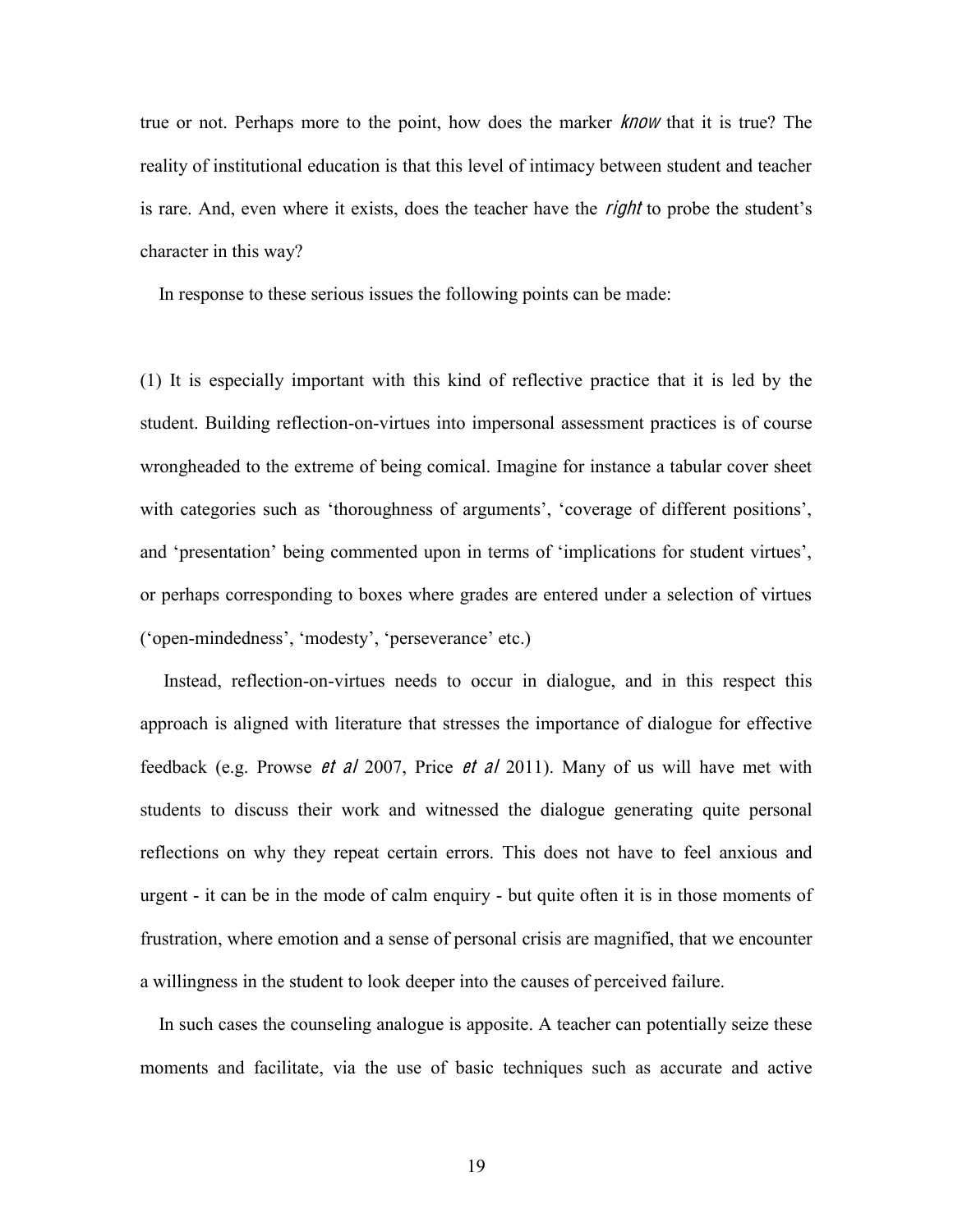listening, 'immediacy', empathy and self-disclosure (e.g. Brockbank and &McGill 1998, Ch.10,11), a student's exploration of links between common strengths and weaknesses in their assessments and their character in the wider sense.

(2) Whilst it is acknowledged that anonymous marking can play a crucial role in ensuring fairness - especially in circumstances where there are cultural tensions concerning issues like race, gender and religion - it can also be seen as preventing the marker properly engaging with a student in the more holistic sense in question. One aspect of such an approach would be the gauging of academic development from one assessment to the next. For example, a student might not be learning from her mistakes due to lack of care and attention, or due to defensiveness; or she might continue to misunderstand a central concept. Clearly there is a greater probability of this being identified if the work is not being marked anonymously.

 It can also be asked that if the product and the person are indeed closely linked then anonymity cannot entirely solve the fairness problem. Aspects of a personality can be read into a published work. Without knowing the author we can spot traces of, say, arrogance or humility, perhaps political or ethical leanings, in even relatively neutral (e.g. ostensibly non-political) texts, and these can prejudice our reception of the ideas. This becomes all the more dangerous if these processes are relatively unconscious. One consideration arising from this point is the need to inform teachers of this tendency so that they can be on guard against it.

#### **Ethics**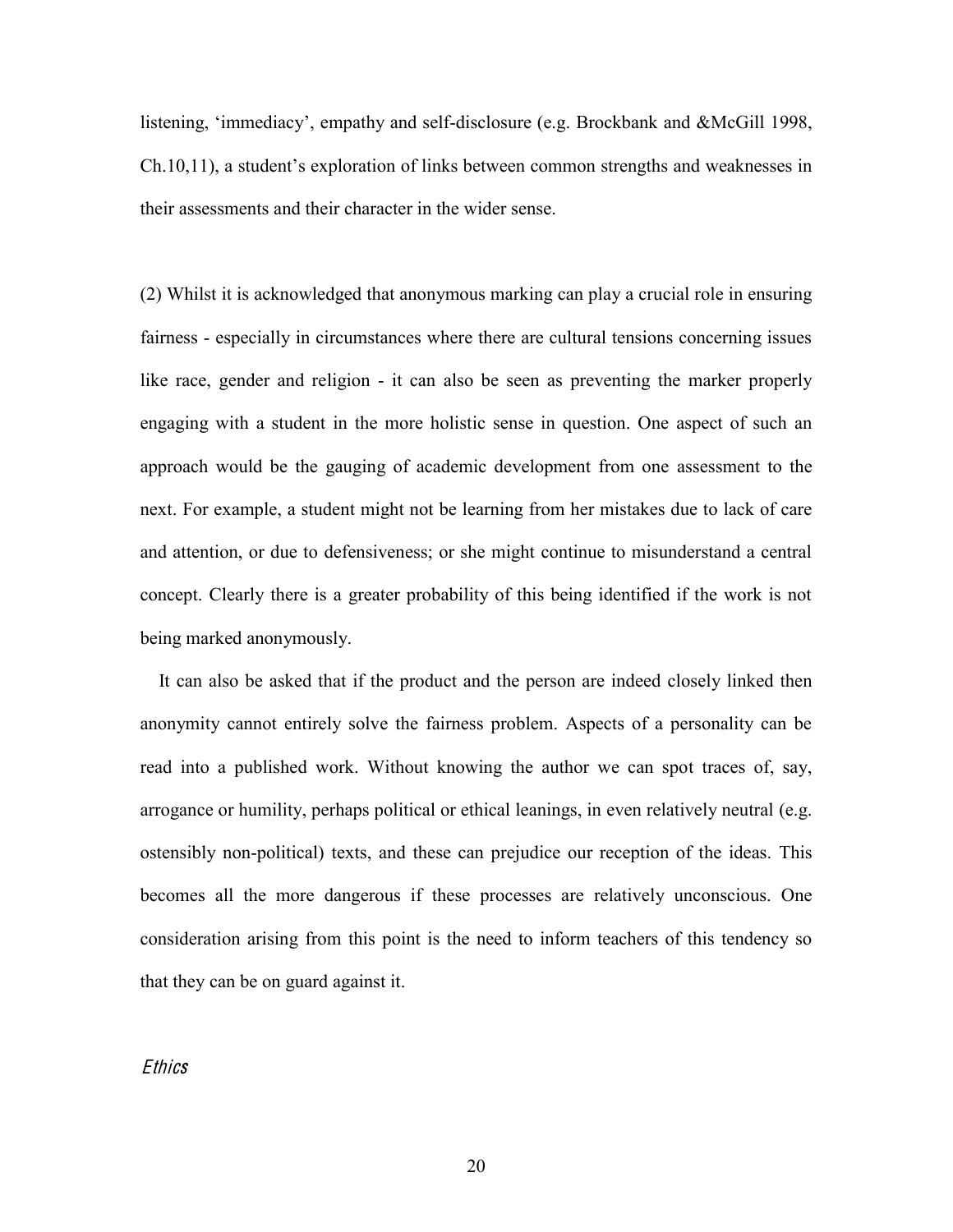To repeat a general caveat concerning the implementation of reflection-on-virtues via assessments; in all circumstances, if attempted at all, it must be done with great caution. This concern can be cashed out in terms of several ethical issues. One is the broad question of whether universities should be formally engaging in personal development at all. This matter, although of immense importance, is too far removed from this article's focus to be tackled head-on. More pressing are the issues of consent, the emotional climate in which students are working, and the selection of the virtues promoted.

(1) In order for higher education to assume the personal development agenda particularly in a way that is formalized and/or assessed  $-$  it seems right that students should be aware of, and consent to, the extent of this ambition. What precisely this might amount to is unclear – being clearly communicated on websites and in prospectuses and its communication via student advisers from the start of the first year are obvious examples - but that there is clarity concerning the purposes of university education, and that they have at least tacitly agreed to this, seems important for defusing some ethical concerns about the intrusiveness of any attempt to impose this approach upon them. Along with this agreement goes the implication that students ought to take this part of their education seriously.

(2) From the perspective of student emotions, self-reflection and criticality, which require, among other things, risk taking and openness to criticism, need to take place against a suitably supportive background. This is what one commentator calls a 'positive emotional climate' (Värlander 2008, 153) and for Sarah Mann is facilitated by 'the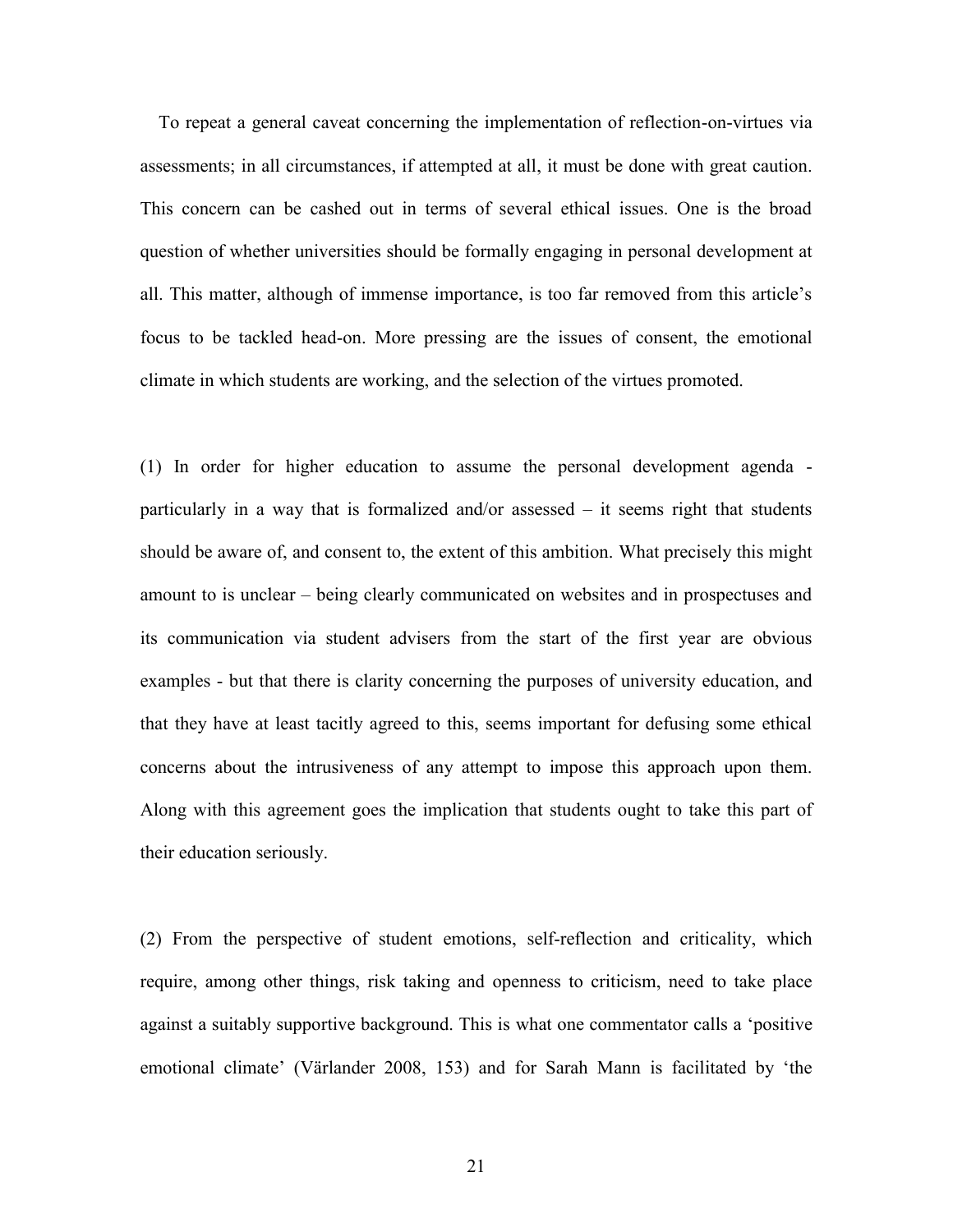responses of solidarity, hospitality, safety and the redistribution of power' (2001, 18). If we want students to be fully engaged in the learning process then in part what is needed is a non-objectifying relationship in which individual particularity is acknowledged and respected (Brockbank and McGill 1998, Mann 2001, Ashworth and Greasley 2009). Close and careful listening (and reading) has already been discussed as a student virtue, but on a slightly different level we should also consider its importance for teachers. Empathetic listening is a technical skill (e.g. Hargie and Dickson 2004), but one that should be seen as within the remit of a teacher to acquire.

(3) The third ethical consideration reprises an issue raised under 'relativism' when outlining the nature of virtues. This is the matter of the source of the virtues in question. As discussed, some will be fairly 'timeless' and uncontroversial, but others are prioritized because of various contemporary agendas. Even where teaching staff support such agendas it seems vitally important for the personal development of students that they are aware of the background conditions shaping the virtues that are being promoted.

Making reference to the TV programme *The Apprentice*, Hooft (2006) discusses competitiveness. Whilst acknowledging its place among a credible set of virtues promoted by 'contemporary, free market, capitalist societies', including 'willingness to take risks' and 'decisiveness', in the wrong context it can become an 'imposter-virtue', engendering 'insensitivity, short-term thinking, abrasiveness, selfishness and the willingness to sacrifice the interests of others for the sake of a paltry outcome.'  $(134-5)$ 

As an antidote to such imbalances the importance of 'criticality' (Barnett 1997; Mann 2001) as a cardinal student virtue is once again underlined, as is one of Aristotle's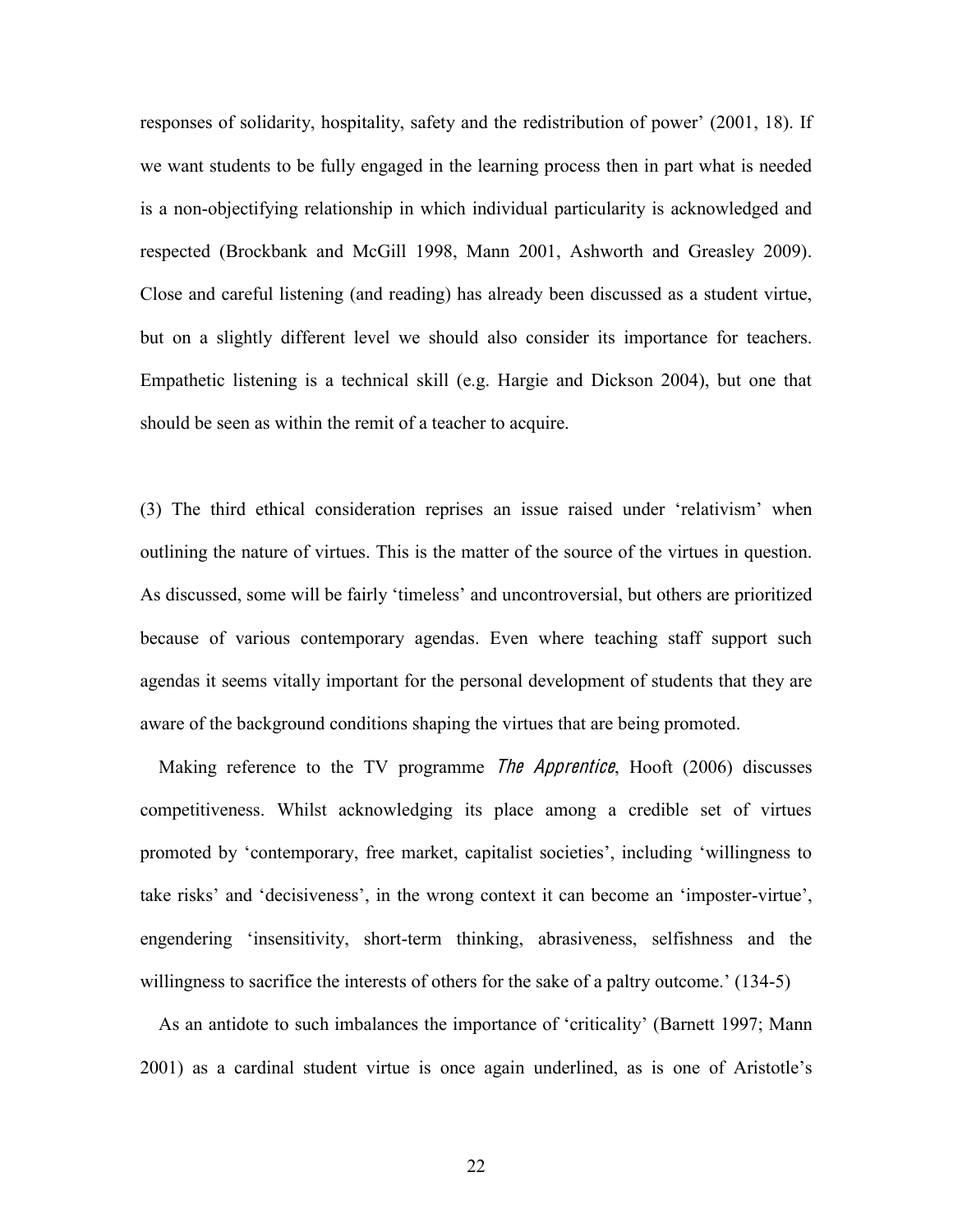principal virtues - 'practical wisdom' (*phronesis*). This type of wisdom is not the application of particular knowledge and skills to particular tasks, but the ability to make sound judgements, in situations of all kinds, that stem from self knowledge and from experience and understanding of what makes a human life fulfilling (van Hooft 2006, 76). And this, we should note, connects this discussion to the question of the purposes of higher education (out-with knowledge of one's discipline). Emphasising criticality and self-knowledge can unsettle the dominant 'employability' norm and reasserts other reasons for pursuing higher education, including maturation and self-understanding.

 An interesting upshot of this discussion is that if we are to encourage graduate virtues (whether or not it is via reflection on assessments), then we should also be giving our students a grounding in ethics and politics. This holistic appreciation underpins the American liberal arts approach, and various institutions in the UK and elsewhere are becoming increasingly alive to this implication, but on the whole this aspect of selfknowledge will be absent from the curricula of most students studying in institutions that promote personal development.

#### Level <sup>o</sup>f impl<sup>e</sup>mentation and different forum<sup>s</sup>

(1) If the preceding issues are deemed enough to rule out the promotion of reflection-onvirtues via assessments in many feedback situations, then a minimal application of the assessment-virtue link, that appears relatively uncontroversial, could remain. This is to simply *inform* students of its existence, and do nothing more unless this is directly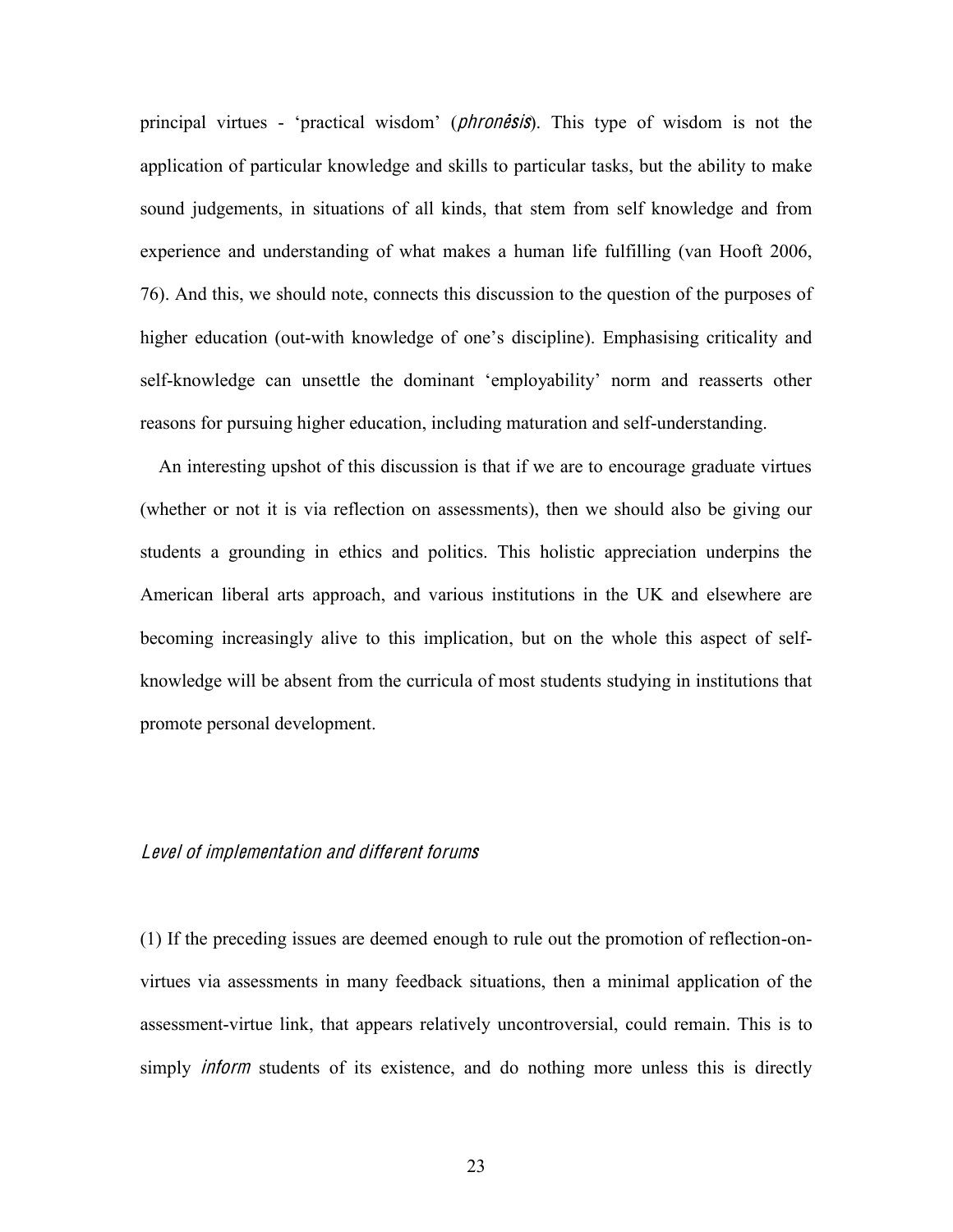initiated by the student (and only then if the teacher is comfortable to engage with the process). Most will not have considered it before, and an institution's expressed commitment might help motivate those that have, however vaguely. Reflection-onvirtues, handled in this way, might find its natural home in self assessment, and potentially informal peer-assessment.

(2) If this approach is to be encouraged out-with self assessment it will likely be more suitable for some forms of teaching than others. For example, on vocational course that already involve reflective journals and more intense bonds between students and teachers (e.g. via the heightened emotionality of teaching observations); or in PhD supervision, and more generally any teaching and learning situations that are akin to mentoring.

(3) Should personal development be deemed irrelevant, impractical or intrusive in the context of academic feedback  $-$  especially at the formal institutional level  $-$  then perhaps a more congruent arena is that of student advising. Different countries and different institutions will have different advising systems and practices, but in some (and potentially all) cases the relationship with the student is pastoral. Reflection-on-virtues via assessments could be added to the range of approaches available to student advisers, although limitations include a) an adviser's probable greater distance from student's work than their academic tutors; b) an absence of immediacy - feedback is more effective when given 'as soon as you can after the event' (Brockbank and McGill 1998, 209), and c) the amount of work involved if advisers are expected to keep such close track of their students' output.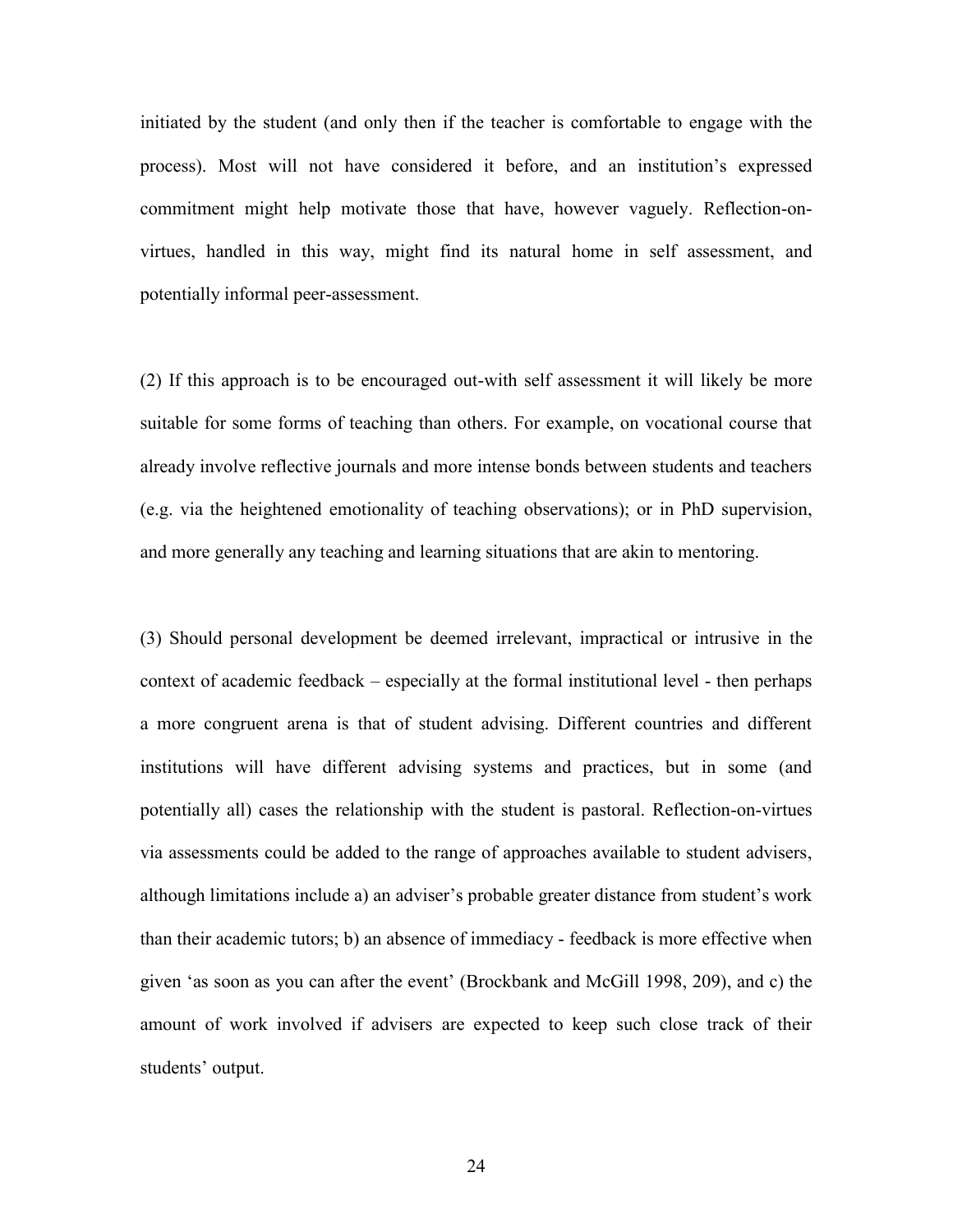The first and third of these are significantly mitigated if we assume that this approach is largely student-led. The adviser's job will instead once again involve some basic features of person-centred counseling - listening, empathizing, reflecting back etc.  $-\text{ and}$ thus the need for intimacy with the person and their output is reduced.

#### Conclusions

The argument presented is that virtues such as open-mindedness and perseverance can be signified by qualities of essays and other assessments, such that if universities are to continue to encourage personal development then, alongside reflecting on the transferable skills exhibited in student outputs, a potential method for achieving this is reflection-onvirtues via assessments. However, teaching techniques and practices should not be used if they are a) significantly impractical and/or b) unethical, and in certain circumstances reflection-on-virtues via assessments will be one or both of these. This though does not rule out its use in some situations, and its level and extent of application is also dependent upon the culture and expectations surrounding feedback practices in general. There are signs that this is changing, including an increasing awareness of the importance of the role of dialogue (e.g. Prowse *et al* 2007, Price *et al* 2011). The more that practice shifts in this direction the greater the potential for reflection-on-virtues via assessments, and the greater the motivation to pursue empirical research into this topic.

## Acknowledgements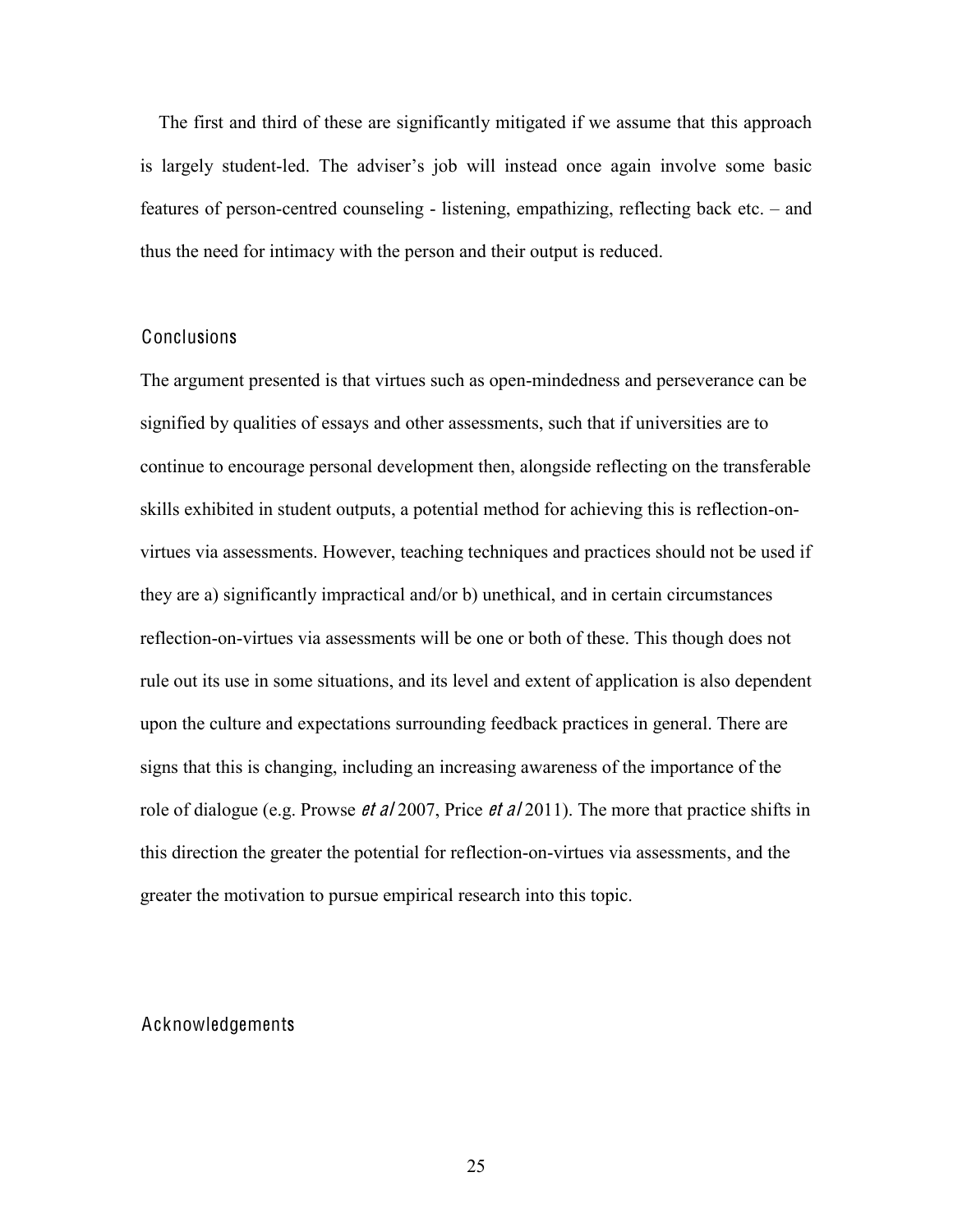My thanks to Steve Draper, Benjamin Franks, and staff and students at the Institute of

Education, University of London, for their comments on earlier drafts of this article.

## References

Aristotle. 1976. Ethic<sup>s</sup>. London: Penguin.

Ashworth, P. 2004. Understanding as the transformation of what is already known. Tea<sup>c</sup>hing in High<sup>e</sup><sup>r</sup> Education 9, no. 2: 147-158.

Ashworth, P. and K. Greasley. 2009. The phenomenology of approaches to studying: the idiographic turn', *Studies in Higher Education* 34, no. 5: 561-576.

Barnett, R. 1997. *Higher education: a critical business*. Buckingham: Open University Press.

Barnett, R. 2007. A will <sup>t</sup><sup>o</sup> learn. Buckingham: Open University Press.

Beard, C., Clegg, S., Smith, S. 2005. Acknowledging the affective in higher education. British Educational Research Journal 33, no. 2: 235-252.

Blake, N., Smith, R., Standish, P. 1998. Th<sup>e</sup> universitie<sup>s</sup> <sup>w</sup><sup>e</sup> <sup>n</sup>eed: high<sup>e</sup><sup>r</sup> <sup>e</sup>ducation <sup>a</sup>fte<sup>r</sup> Dearing. London: Routledge.

Bonnett, M. 2009. Education and Selfhood: A Phenomenological Investigation, Journal <sup>o</sup>f Philosophy <sup>o</sup>f Education 43, no. 3: 357-370.

Boud, D. 1995. Enhancing learning <sup>t</sup>hrough <sup>s</sup>elf <sup>a</sup>ssessmen<sup>t</sup>. London: Kogan Page.

Brockbank, A. and I. McGill. 1998. Facilitating reflective learning in higher education. Buckingham: Open University Press.

Carless, D. 2006. Differing perceptions in the feedback process. Studie<sup>s</sup> in High<sup>e</sup><sup>r</sup> Education 31, no. 2: 219-233.

Case, J. 2007. Alienation and engagement: exploring students experiences of studying engineering. Teaching in higher education  $12$ , no.  $1: 119-133$ .

Christie, H. 2008. A real rollercoaster of confidence and emotions: learning to be a university student. Studie<sup>s</sup> in High<sup>e</sup><sup>r</sup> Education 33, no. 5: 567-581.

European Commission. 2002. A Europ<sup>e</sup>an are<sup>a</sup> <sup>o</sup>f lifelong learning. Brussels: European Commission.

Flanagan, O. 1990. Virtue and Ignorance. Journal <sup>o</sup>f Philosophy 87: 420-428.

Franks, B. 2011. Issues in contemporary society, course information. University of Glasgow. http://www.gla.ac.uk/coursecatalogue/course/?code=DUMF2010

Freud, A. 1946. Th<sup>e</sup> <sup>e</sup>go and <sup>t</sup>h<sup>e</sup> <sup>m</sup>echanism<sup>s</sup> <sup>o</sup>f defence. New York: International Universities Press.

Hanscomb, S. 2007. Philosophy, interdisciplinarity and 'critical being, *Discourse* 6, no.2: 159-184.

Hargie, O. and D. Dickson. 2004. Skilled interpersonal <sup>c</sup>ommunication, Fourth edition. London: Routledge.

Higgins, R., P. Hartley and A. Skelton. 2001. Getting the message across: the problem of communicating assessment feedback. Teaching in Higher Education  $6$ , no. 2: 169–174.

Hinchliffe, G. and A. Jolly. 2011. Graduate Identity and Employability. *British* Educational Research Journal 37, no. 4: 563-584.

Hooft, S. van. 2006. Understanding virtu<sup>e</sup> <sup>e</sup>thic<sup>s</sup>. Chesham, Bucks.: Acumen.